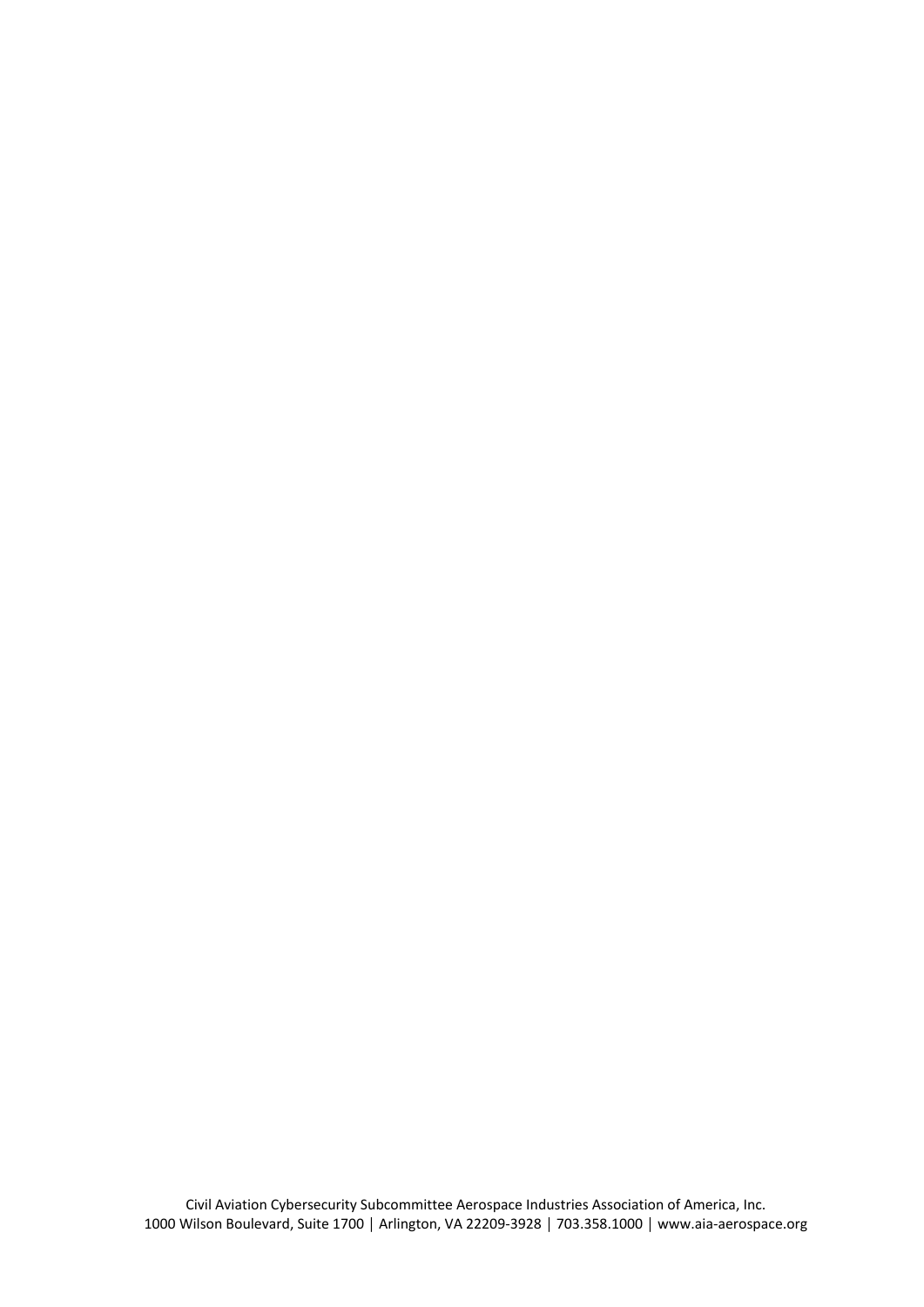#### **Summary**

AIA acknowledges civil aviation industry partners, including regulators, airplane manufacturers, airline operators, component suppliers, and those building and operating the infrastructure of the global aviation industry all have a common goal – safety.

As cybersecurity risk in the aviation industry continues to expand and evolve, aviation industry businesses and organizations are seeking methods to provide continuous assurance, that the digital components of aircraft and supporting aviation infrastructure are safe and uncompromised.

This AIA paper considers the importance of both safety and cybersecurity objectives for aviation industry stakeholders along with the risks that may result from testing certified aircraft, ground systems, and its associated equipment.

This paper is intended to clarify AIA's position related to the roles, responsibilities, and obligations of Regulators, Operators, OEMs, and Suppliers for airplane or other system testing. This includes testing and technical evaluations that could potentially impact the integrity and safety of airplanes and ground support services.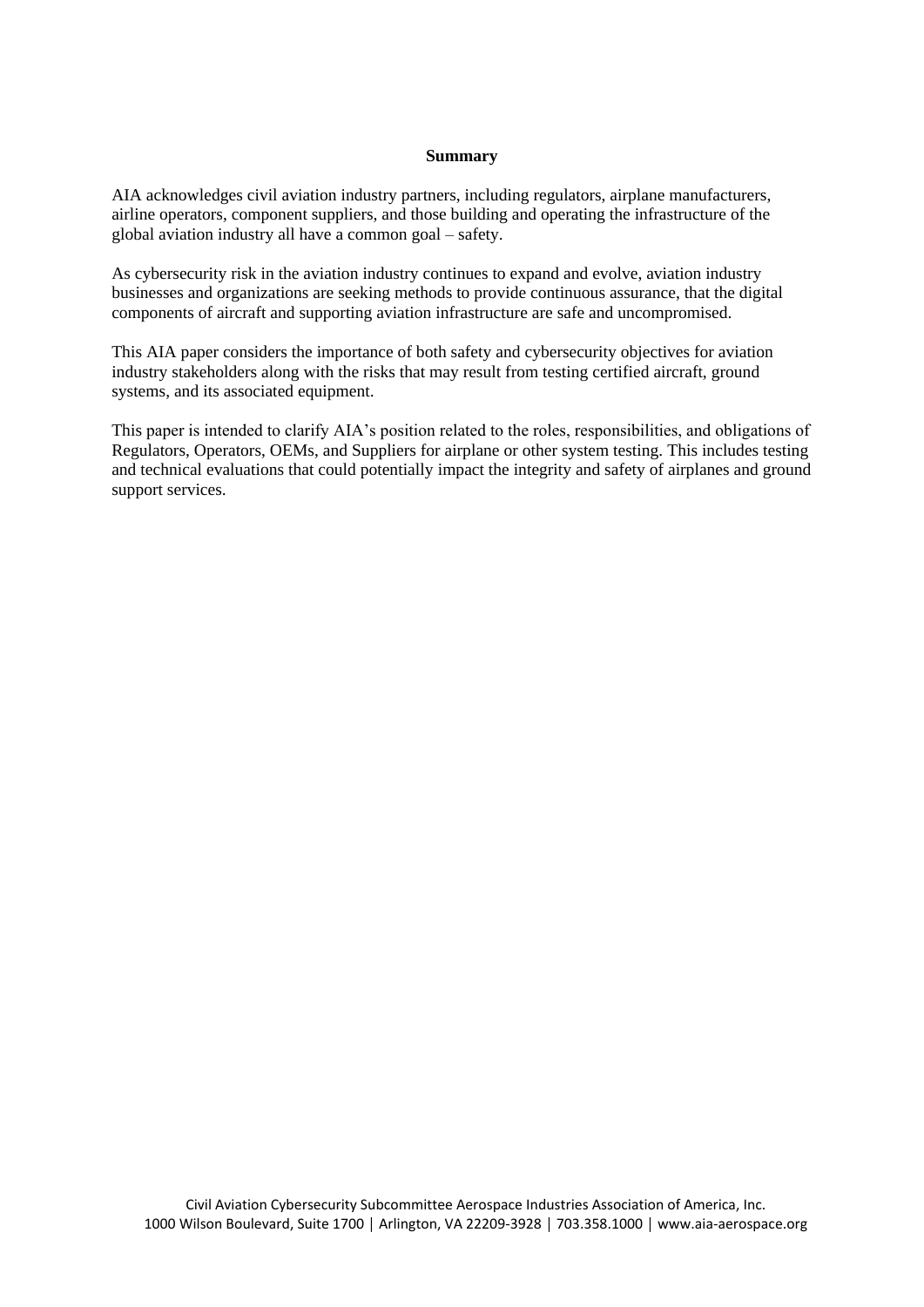#### **Executive Summary**

Airplane manufacturers, airline/cargo operators, component suppliers, regulators, and those building and operating the infrastructure of the global aviation industry all have a common goal – SAFETY.

As cybersecurity risk in the aviation industry continues to expand and evolve. Many aviation industry businesses and organizations are seeking methods to provide continuous assurance and validation, that the digital components of aircraft and supporting aviation infrastructure remain safe and uncompromised.

AIA recognizes the evolving risks to digital components, the safety objectives of all industry stakeholders and the risks that may occur in testing previously certified airplanes and ground support equipment. Additionally, new cybersecurity risks may emerge after type certification that must be continuously reviewed and verified in terms of potential airplane and ground system impacts.

AIA is also aware a growing number of operators have begun to pursue options to conduct their own technical risk assessments and testing or develop other means to understand risks that may emerge post type certification, either as newly identified vulnerabilities or through modifications or other configuration changes requiring Supplement Type Certification or other re-validation of the safety and security of the airplane and its components.

AIA concurs with FAA, GAO, and industry standards stating concerns that cybersecurity testing of operational aircraft may have potentially severe consequences resulting in regulatory non-compliance and potentially creating a safety event.

As such, AIA considers direct testing of operational aircraft should remain the very last alternative method to address cybersecurity risks. This includes reducing the potential for cybersecurity testing and other technical evaluation to negatively impact the integrity and safety of our civil aviation industry, including its airplanes and ground support services.

Instead, AIA recommends aircraft manufacturers, component suppliers, and airline operators partner together on the development of methods and procedures are conducted in protected laboratory or other controlled environments with measures in place to ensure these activities cause no operational reliability concerns or additional safety risks to global air travel.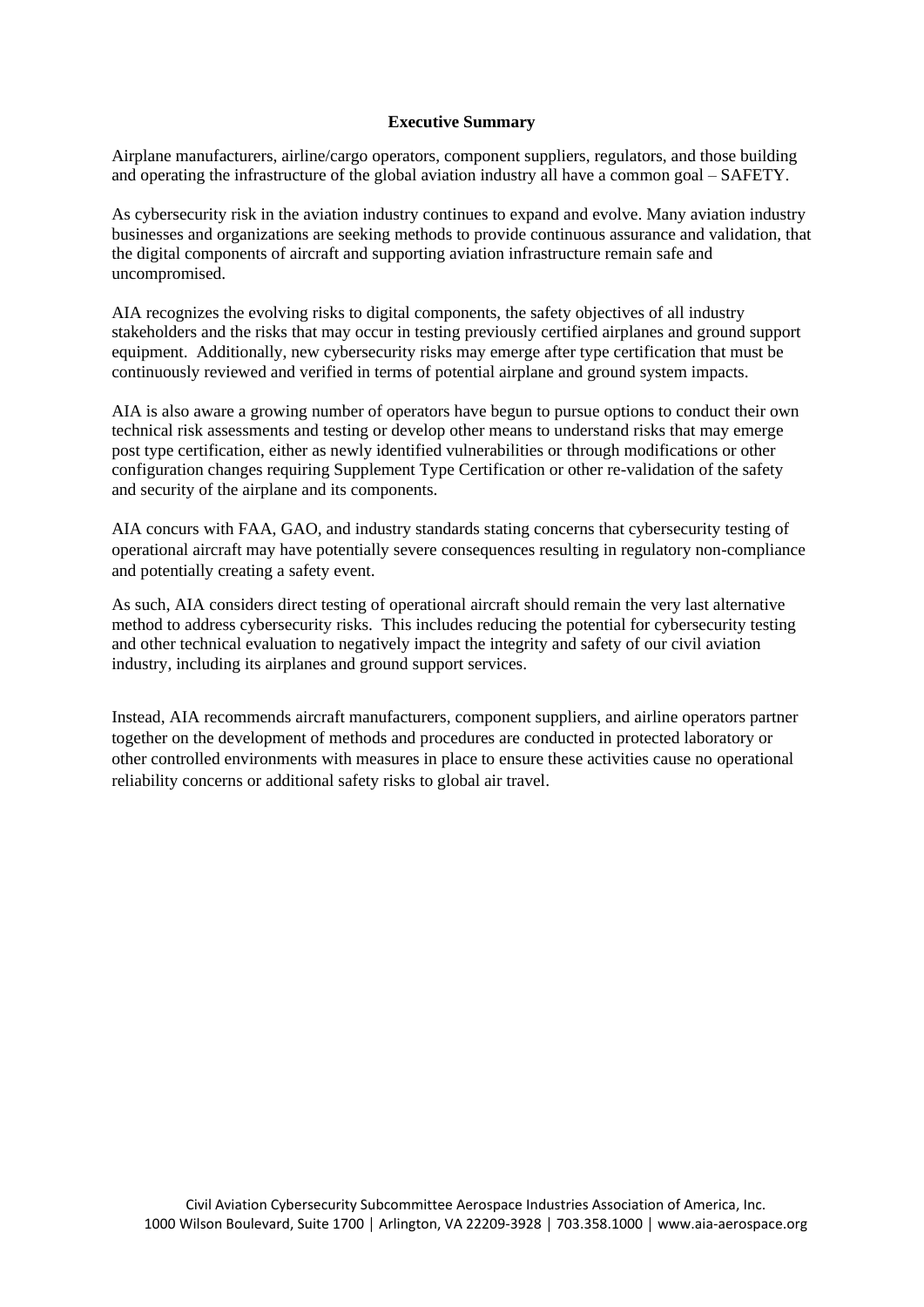Contents

[1](#page-5-0) 6 [1.1](#page-5-1) 6 [1.2](#page-6-0) 7 [1.3](#page-6-1) 7 [1.3.1](#page-7-0) 8 [1.3.2](#page-7-1) 8 [2](#page-7-2) 8 [3](#page-8-0) 9 [2.1 Operator-Level Responsibilities](#page-9-0) [8](#page-9-0) [3.1](#page-9-1) 10 [4](#page-10-0) 11 [4.1](#page-10-1) 11 [4.2](#page-11-0) 12 [4.3](#page-12-0) 13 [5](#page-12-1) 13 [5.1](#page-12-2) 13 [5.2](#page-12-3) 13 [6](#page-13-0) 14 [7](#page-15-0) 16 [8](#page-17-0) 18 [9](#page-19-0) 20

#### Tables

| Table 1 Existing civil aviation quality and safety regulations for supply chain                                                  |      |
|----------------------------------------------------------------------------------------------------------------------------------|------|
| Table 2 Standards supporting airplane testing requiremeths                                                                       | 9    |
| Table 3 Proposal for Security Level assignment in Operational Technology used to produce structural items                        | - 12 |
| Table 4 Proposal for Security Level assignment in Operational Technology used to produce electronic<br>components and assemblies | 12   |
| Table 5 Recommendation of further recommendation reports and standards                                                           | 18   |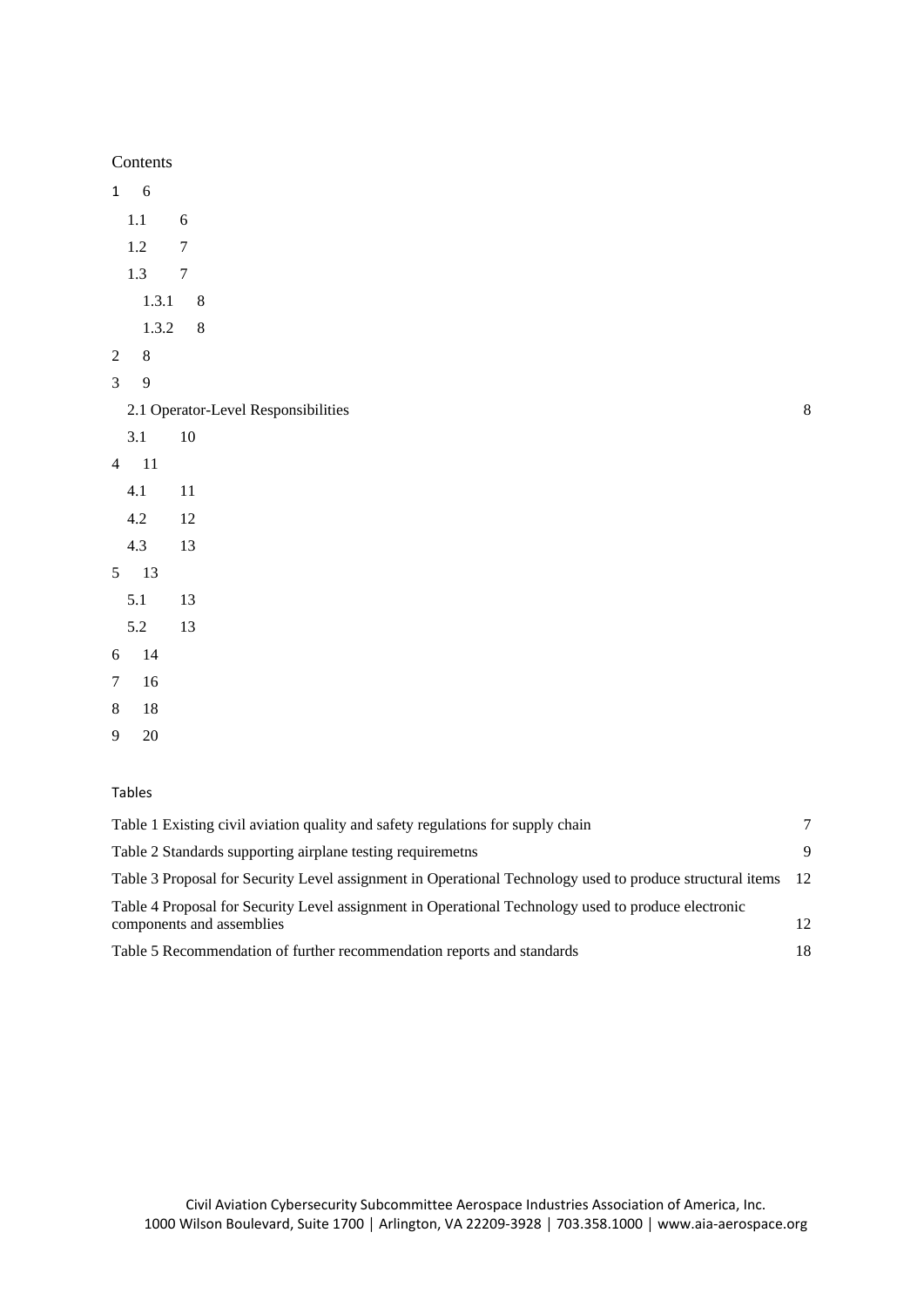# <span id="page-5-0"></span>1 Civil Aviation Cybersecurity Testing Overview

In the world of cyber security, there is a requirement for system operators to continuously search for vulnerabilities. This AIA position paper seeks to inform aviation industry partners on the risks that are associated with cybersecurity testing, while also identifying appropriate roles and recommendations for Regulators, Operators, OEMs, and Component Suppliers as they turn to face these challenges going forward.

Performing testing and technical evaluations of aircraft system and components are highly complex, and even more so when it comes to the details needed to set up and conduct cybersecurity-specific evaluations. This is further complicated by the many overlapping roles among aviation industry partners related to technical evaluation of aircraft and its supporting ground systems that are needed to meet the immutable safety and security requirements of civil aviation.

As Operators and other industry stakeholders all have a role in assessing and controlling aviation cybersecurity risks to the global aviation ecosystem, it remains critically important and essential that Regulators, Operators, OEMs, and Component Suppliers all work together to avoid any action that could impact aircraft safety and security, including aircraft and ground system conformity that could affect aircraft and component type certifications for airworthiness.

## <span id="page-5-1"></span>1.1 Background

The aviation industry continuously faces a multitude of cybersecurity risks. While airplane system and network designs for safety and airworthiness have served to protect the industry from many of these risks, we understand we must constantly evaluate new risks and seek reassurance our aircraft designs and in-service operations remain resilient. Many aviation industry businesses and organizations are seeking methods to provide assurance the digital components of aircraft and supporting aviation infrastructure are safe and have not been compromised.

In an October 2020 report on Aviation Cyber Security<sup>1</sup> the GAO recommended the aviation industry conduct periodic independent testing of aircraft. In the report, GAO also stated "Both airlines and airframe manufacturers expressed concerns that penetration testing could negatively affect an airplane's network and systems configurations. Further, misconfigurations that could affect an airplane's airworthiness might not become apparent until an airplane is put back into service and a problem occurs.

However, it is notable the FAA decided not to concur with this testing recommendation. In its published comments about the report, the FAA stated "The FAA believes any type of testing conducted on the in-service fleet could result in potential corruption of airplane systems, jeopardizing safety rather than detecting cybersecurity safety issues. Should a cybersecurity safety issue occur, the FAA has processes in place to address and correct the safety issue."

Additionally, DO-355A also states that 'invasive testing such as that requiring code injection or system tampering on a certified and conformed, delivered airplane risks the airplanes Airworthiness Certification. This could result in non-conformance to the type design of the airplane and lead to airplane grounding."

It is critical for the aviation industry to fully understand the implications of conducting cybersecurity testing and technical evaluations of an aircraft: as these efforts are highly complex requiring deep knowledge of airplane connectivity and systems engineering. Even a simple

<sup>1</sup> GAO-21-86, https://www.gao.gov/products/gao-21-86

Civil Aviation Cybersecurity Subcommittee Aerospace Industries Association of America, Inc. 1000 Wilson Boulevard, Suite 1700 │ Arlington, VA 22209-3928 │ 703.358.1000 │ www.aia-aerospace.org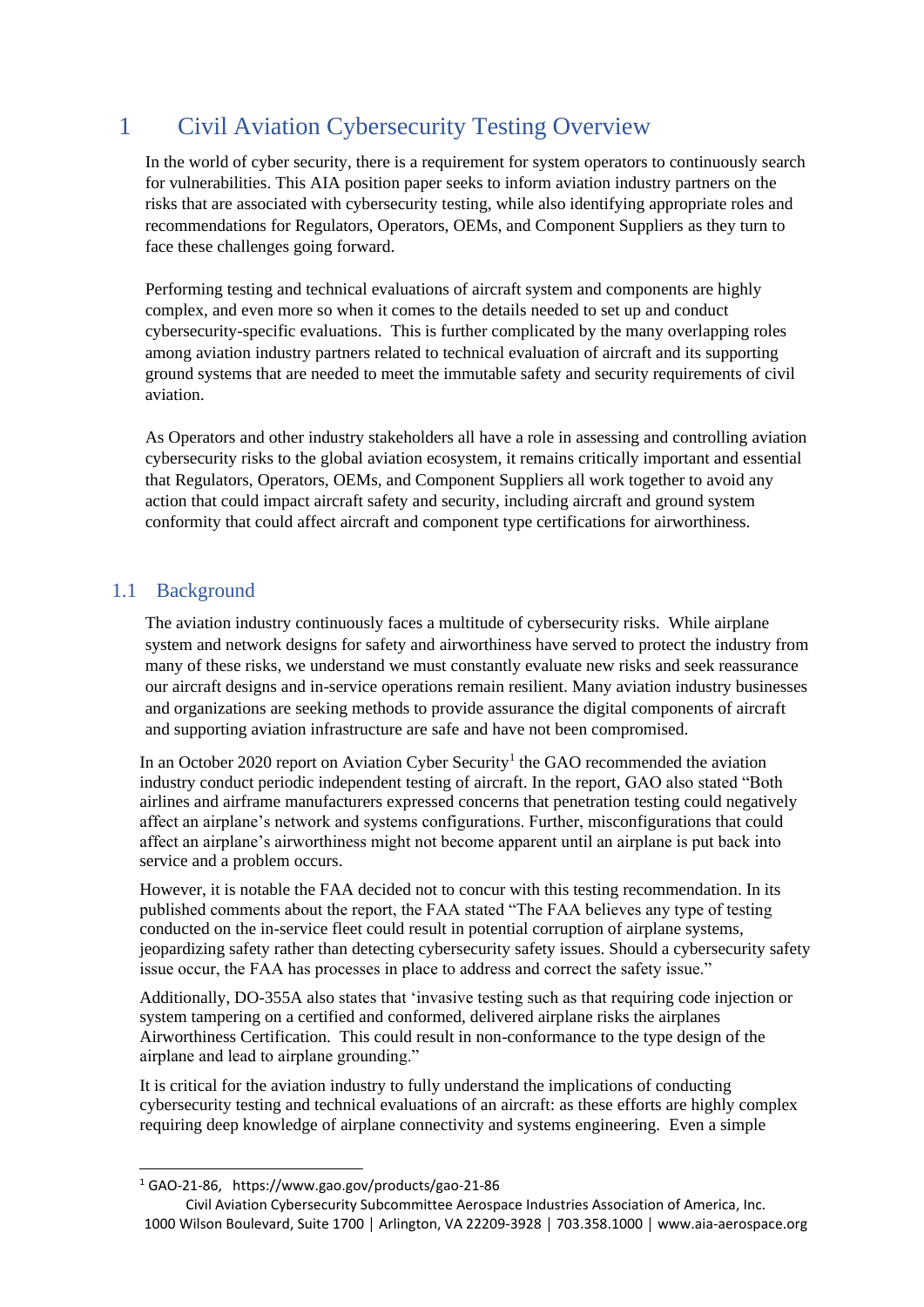change must be considered for its impact to conformity and prior aircraft type certifications for safety and airworthiness.

Recognizing the desire of the industry to obtain continuous assurance of the cybersecurity state of aircraft, this paper opines that all aviation stakeholders must carefully consider the implications of cybersecurity testing on physical aircraft and supporting systems.

### <span id="page-6-0"></span>1.2 Purpose

In considering the increased interest in cybersecurity testing, AIA is committed to ensuring commercial aviation remains both safe and secure, meeting or exceeding all applicable regulatory requirements for both physical and cybersecurity.

As such, this paper is intended to:

- 1. Develop a common harmonized understanding of Regulator, OEM, Operator, and Component Supplier in achieving cybersecurity objectives for the civil aviation industry.
- 2. Carefully consider the need for the aviation industry partners to face together the ever evolving nature of cybersecurity risks to aviation.
- 3. Acknowledge the potential for airworthiness and type conformity consequences from cybersecurity testing on actual aircraft [per DO-355A] and encourages the aviation industry to focus on detailed technical evaluations, making use of off airplane lab and network testing wherever possible.
- 4. Set clear objectives and delineate between requirements for tests and technical evaluations that are completed by OEMs and Suppliers on a recurring basis as part of the overall aircraft/system certification process, against those required by Operators to meet their own risk assessments and regulatory assurance requirements.
- 5. Identify overlapping boundaries of security responsibilities [and regulatory requirements] shared by Regulators, Operators, OEMs and Component Suppliers.
- 6. Reaffirms the roles Regulators, Operators, OEMs, and Component Suppliers, all play in maintaining continued airworthiness, in regards to cyber security.

### <span id="page-6-1"></span>1.3 Applicable Requirements

In considering cybersecurity testing and other technical evaluation activities to address applicable requirements, Operators must understand potential airworthiness and type conformity consequences that may occur as a result of such testing and technical evaluations.

14 CFR Part 121.703 – Service Difficulty Reports, lists requirements for Operators to report to Airlines and Authorities items related to in service issues. Additionally, AC 119-1: Regulations (14 CFR) parts 121, 121/135, 125, and 129, stipulate that operators must develop and maintain FAA-authorized Aircraft Network Security Programs (ANSP) that are sufficiently comprehensive in scope and detail to accomplish risk assessments under the following four use cases to address OpsSpec D301 requirements as derived from DO-355 and DO-355A as industry standards.

However, as noted in Appendix B, page B-6 of DO-355A the following statement addresses invasive testing relating to cybersecurity:

*"Airplane Testing Disclaimer: Invasive testing such as that requiring code injection or system tampering on a certified and conformed, delivered airplane risks the airplanes Airworthiness Certification. This could result in non-conformance to the type design of the airplane and lead to airplane grounding."*

Additionally, DO-355A states in section 10.3 that "The DAH should provide the information security assumptions that have been used within a process as specified in ED-202A / DO-326A using ED-203A / DO-356A guidance to the operator."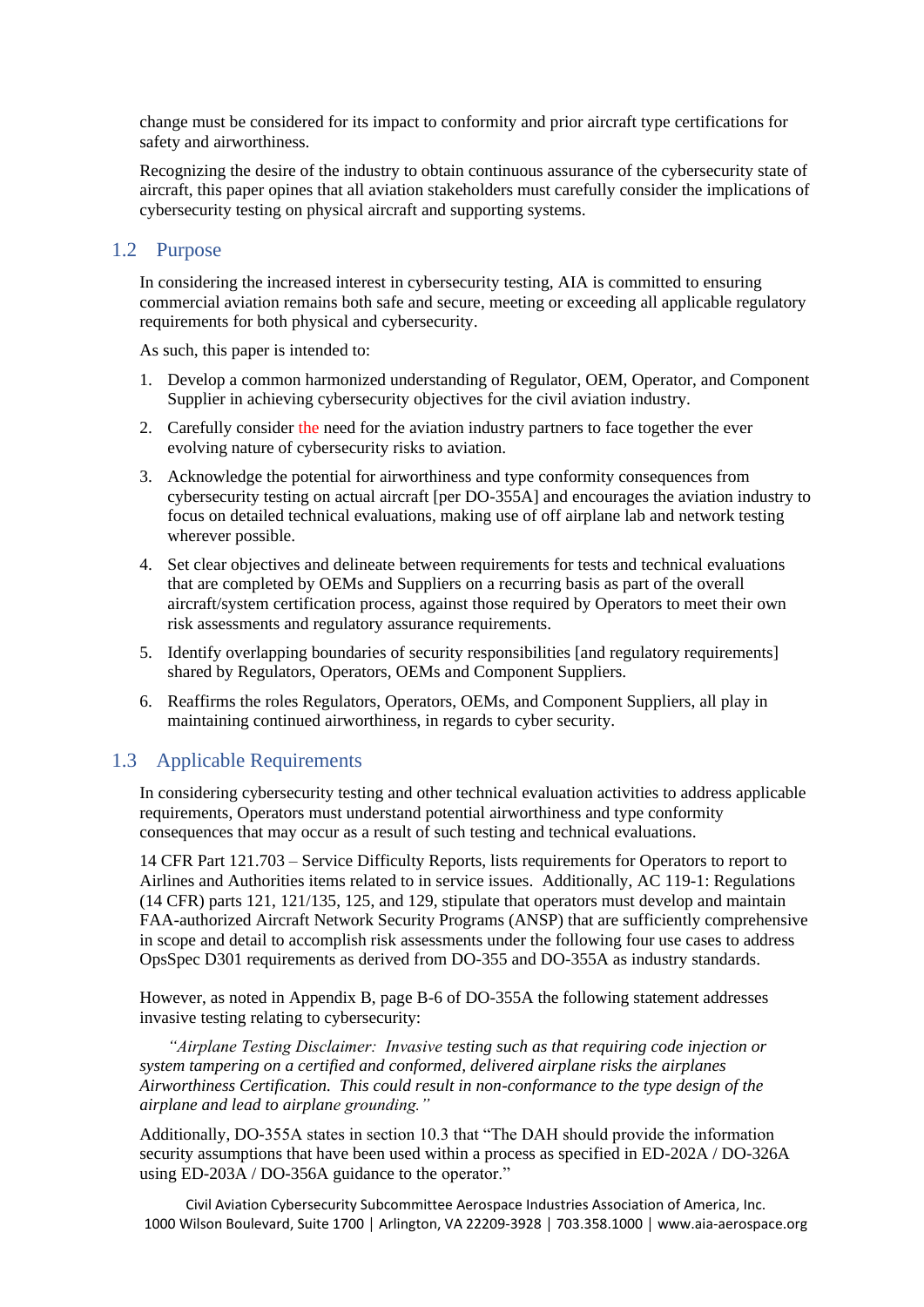As such, while applicability of the requirements is noted to include requirements for both Operators and OEMs to review their security assumptions and assessments of risks as noted in DO-326A, DO-355A, and DO-356A, these industry standards do not automatically indicate a need for cybersecurity testing, which could lead either intentionally or unintentionally to potential non-conformance with airworthiness certification.

#### <span id="page-7-0"></span>1.3.1 Federal Aviation Administration (FAA) Security Requirements

The following provides a regulatory basis for FAA Design Holder and Operators for meeting and maintaining type certification of aircraft and to ensure safety and airworthiness for aircraft in both ground and flight operations.

[14 CFR Part 25](https://www.ecfr.gov/cgi-bin/text-idx?tpl=/ecfrbrowse/Title14/14cfr25_main_02.tpl) – AIRWORTHINESS STANDARDS: TRANSPORT CATEGORY AIRPLANES

[14 CFR Part 21.3](https://www.govinfo.gov/content/pkg/CFR-2011-title14-vol1/pdf/CFR-2011-title14-vol1-sec21-3.pdf) – FAA Design Holder Reporting Requirements, "Reporting of failures, malfunctions, and defects."

14 CFR Part 121 703 – Service Difficulty Reports, lists requirements for Operators to Report to Airlines and Authorities related to service issues.

[14 CFR Part 21.137](https://www.ecfr.gov/cgi-bin/text-idx?SID=d3aa7f11470a0cf60ce034e63f800d38&mc=true&node=pt14.1.21&rgn=div5#se14.1.21_1137) – FAA Design Holder Reporting Requirements, "Quality System"

49 CFR Parts 15 and 15.20 – Sensitive Security Information (SSI) for restriction of information.

FAA Order 1600.75 – Protecting Sensitive Unclassified Information (SUI) [Restricted Document]

AC 43-216; "Software Management During Aircraft Maintenance"

AC 119-1 – Airworthiness and Operational Approval of Aircraft Network Security Program (ANSP)

<span id="page-7-1"></span>AC 20-152A / AMC 20-152A – Development Assurance for Airborne Electronic Hardware

### 1.3.1.1 Other International Regulatory Requirements and Guidance

In addition to existing Federal Aviation Administration (FAA) and Transportation Safety Administration (TSA) regulations, many other international aviation industry regulatory authorities expect international operators to follow regulatory requirements and guidance related to specific data security, data rights, testing, and other verification of compliance that are unique to national and international operating requirements and applicable regulations.

Within the European Union, the European Union Aviation Safety Agency (EASA) provides guidance and specifications as Instructions for Continuing Airworthiness, including;

EASA AMC 20-42 - General Acceptable Means of Compliance for Airworthiness of Products, Parts, and Appliances provides European Union Aviation Safety Agency (EASA) Guidance for Airworthiness Information Security Risk Assessments

EASA Certification Specification CS-25, Subpart F – Equipment (CS 25.1319) requires aeroplane equipment, systems and networks be protected from intentional unauthorized electronic interactions (IUEA) that may result in adverse effects to the safety of the aeroplane.

## <span id="page-7-2"></span>2 Proposed Guidance

For policies relating to cybersecurity testing, operators should consider what has already been tested for type certification and the potential for additional consequences that could occur from independent testing.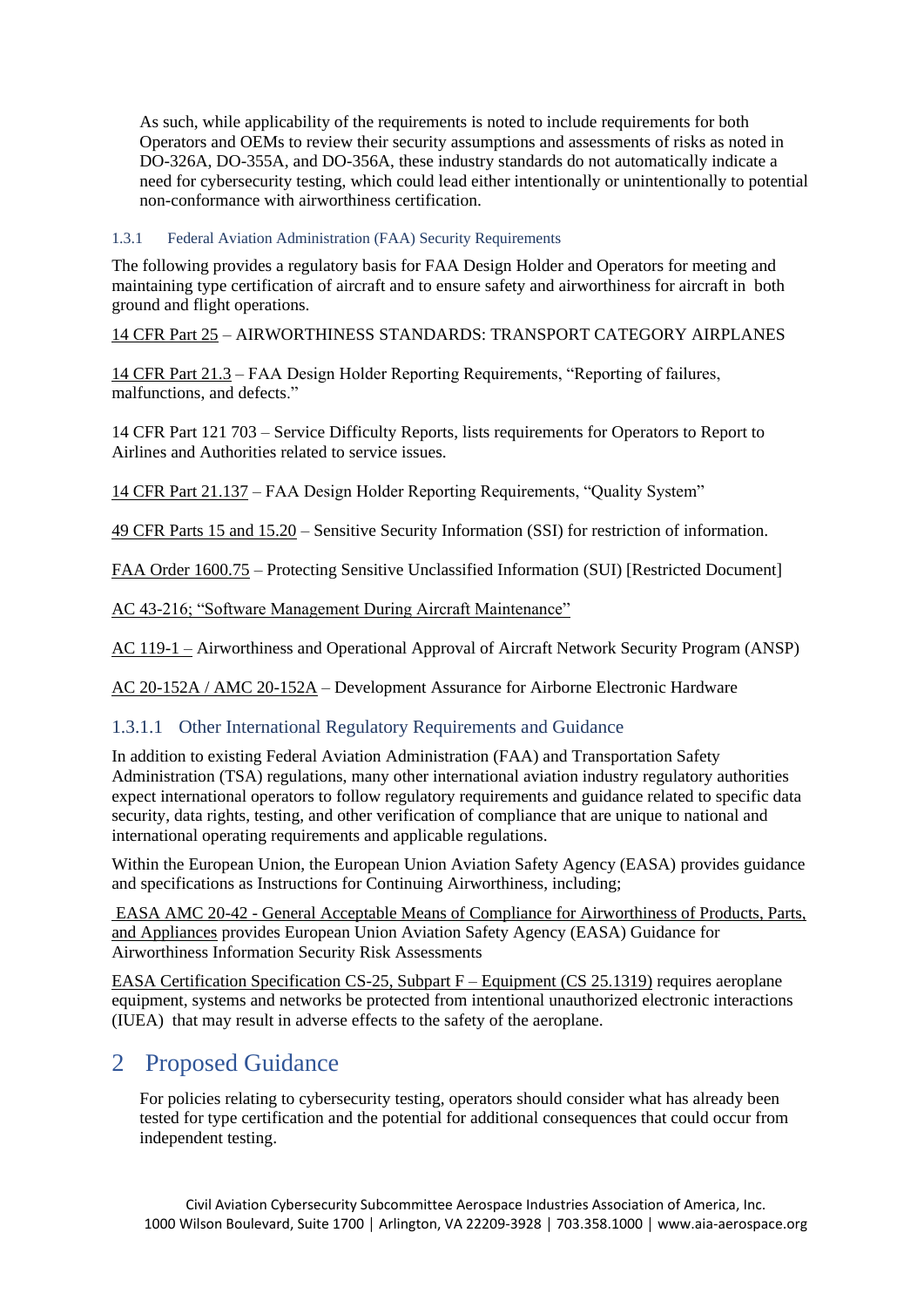AIA's position and guidance regarding airplane and certified ground support systems as it relates to cybersecurity testing and technical evaluations is stated as follows:

- 1. As direct testing of operational aircraft carries the potential for additional significant risks, AIA recommends industry partners carefully consider these risks, and work together to put in perspective of the objective sought and justified through risk analysis to reassure industry stakeholders of the continued airworthiness and resilience of the aircraft tested.
- 2. AIA recommends aviation industry stakeholders work together to consider cybersecurity risks or threats may emerge after type certification or may need to be reconsidered and verified as a result of modification or other changes as part of supplemental type certification.
- 3. AIA recognizes OEMs and Component Suppliers are required per Part 25, Part 21, and Part 33 regulations to ensure safety and airworthiness of aircraft and supporting systems, taking into account industry standards used throughout the aviation industry. This is accomplished through detailed risk analyses, flow down of requirements, and multiple levels of technical evaluations and testing.
- 4. AIA understands Operators primarily focus their risk assessments on requirements for validation and implementation of ANSPs, as stated in AC 119-1, or any additional operational considerations and regulatory compliance requirements placed on operators. As such, it is expected that Operators will continue to seek additional information on prior risk assessments and technical evaluations performed by OEMs and Component Suppliers for regulatory approval & review also to support their ANSPs.
- 5. When an Operator or Maintenance, Repair or Overhaul (MRO) organization performs postproduction modifications to an airplane (Supplemental Type Certification), OEMs and Component Supplier should be prepared to provide additional subject matter expertise and other advisory support to assist the operators in maintaining airplane type conformity and airworthiness.
- 6. To support testing and technical evaluation activities, Operators, OEMs, and other stakeholders should identify a select set of trusted individuals who are allowed access to more testing and configuration details.
- 7. If independent testing organizations are used, it is important all parties sign appropriate nondisclosure agreements and other legal obligations to protect any intellectual property and other sensitive information that may be associated with the testing activities.
- 8. AIA members must finally ensure all materials related to their own or 3rd party technical evaluations and testing are secured and protected in accordance with all applicable contractual and legal considerations (e.g., ITAR, SSI, intellectual property (IP) restrictions and obligations).

## <span id="page-8-0"></span>3 Stakeholder Roles and Responsibilities

AIA acknowledges that Operators, OEMs, Component Suppliers will all need to periodically demonstrate to both their own leadership and various international regulators that they are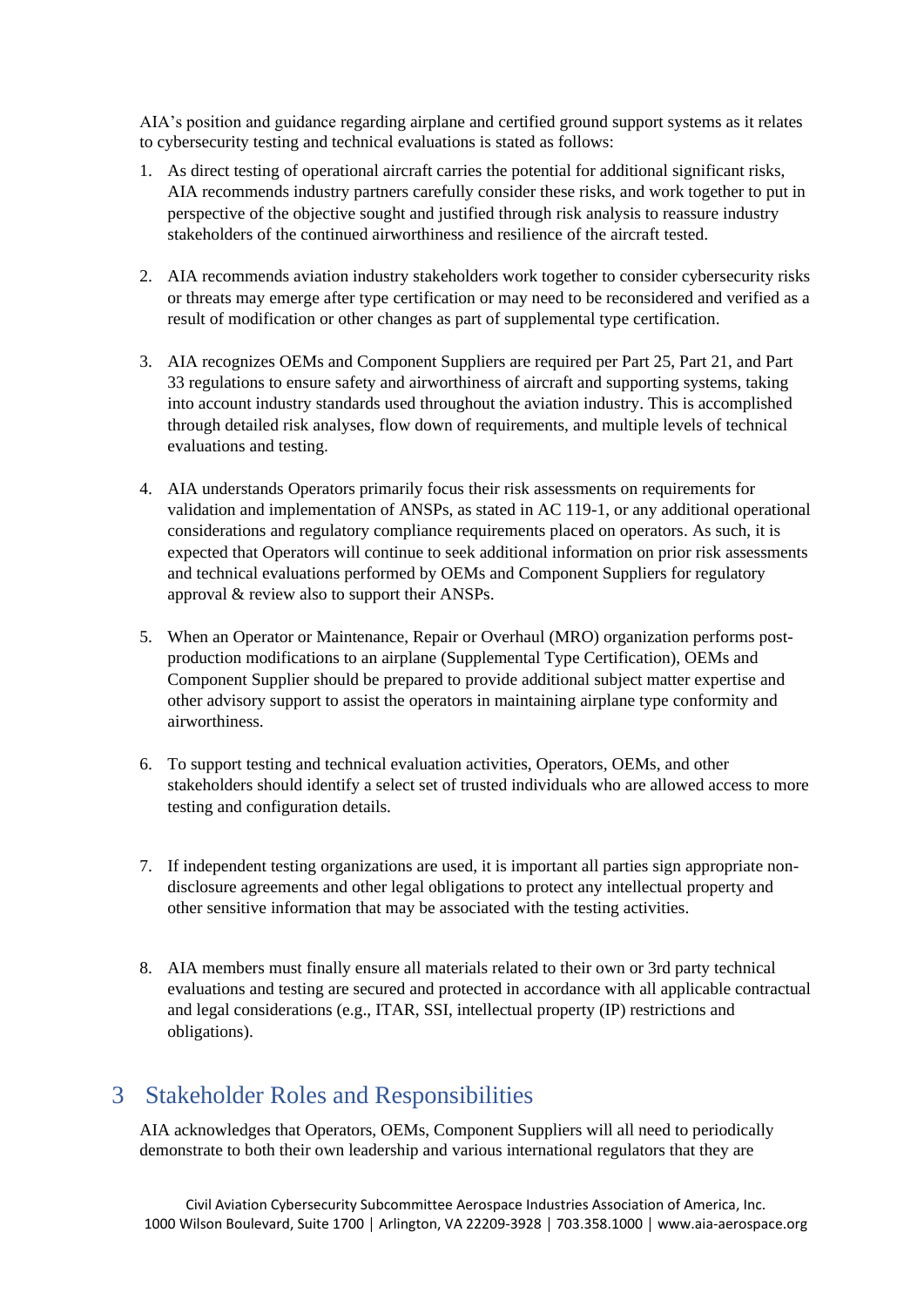adequately considering risks to airplanes in operations, as well as the security and risk management of ground support and maintenance systems.

The following details some of the stakeholder roles and responsibilities to be supported in this context.

#### <span id="page-9-0"></span>2.1 Operator Responsibilities

Operators are responsible to develop and validate their own Airplane Network Security Plans, per AC 119-1- Airworthiness and Operational Approval of Aircraft Network Security Program (ANSP) to maintain continued airworthiness for their type certified aircraft.

While Operators are not directly responsible for all aspects of cybersecurity relating to airplane hardware and software, they are required to adhere to Instructions for Continuing Airworthiness (ICA). As identified in Operator ANSPs, Operators assume responsibilities for ensuring adequate protections for the airplanes as configured and certified when in maintenance or in service.

Per AC 119-1: Regulations (14 CFR) parts 121, 121/135, 125, and 129, operators must develop and maintain FAA-authorized Aircraft Network Security Programs (ANSP) that are sufficiently comprehensive in scope and detail to accomplish the following four items:

- 1. Ensure data security protections are sufficient to prevent access by unauthorized devices or personnel external to the aircraft.
- 2. Ensure security threats specific to the certificate holder's operations are identified and assessed, and that risk mitigation strategies are implemented to ensure the continued airworthiness of the aircraft.
- 3. Prevent inadvertent or malicious changes to the aircraft network, including those possibly caused by maintenance activity.
- 4. Prevent unauthorized access from sources onboard the aircraft.

AC 119-1 (as derived from FAA OpsSpec D301) for airplane airworthiness and regulatory compliance also notes the following Operator-level responsibilities:

- Operators retain responsibility to comply with guidance for security configuration management and access control for all ground systems that connect to its airplanes.
- Operator use of 3rd party connectivity and services are the responsibility of the Operator to ensure they are compliant with regulatory requirements.

## <span id="page-9-1"></span>3.1 OEM and Component Supplier Responsibilities

For Aviation Industry OEMs and Component Suppliers, the 14 Code of Federal Regulations for Part 21, Part 25 and Part 33 systems consider primary and secondary structures.

Additionally, AC 20-152A / AMC 20-152A – Development Assurance for Airborne Electronic Hardware considers complex electronic hardware installed in an aircraft may have multiple electronic interactions and thus the design needs to specifically consider security.

RTCA DO-356A (ED-203A) also sets forth guidance to ensure security in the design of the complex electronic hardware. DO-356A applies at all levels of aircraft design – aircraft, system and item level – and is invoked in processes from DO-326A (ED-202A).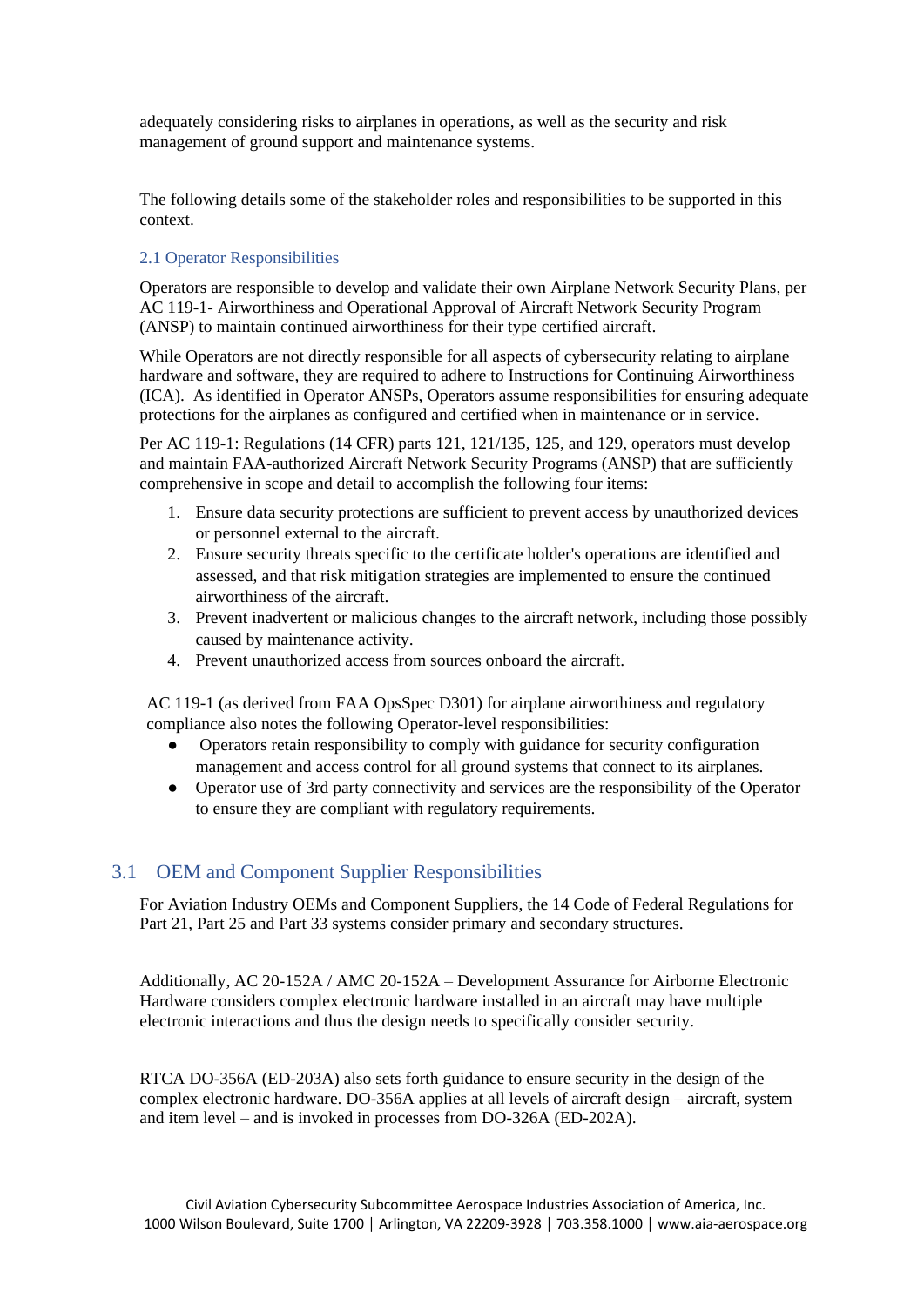As such, OEMs and Component Suppliers utilize a three-tier approach to certify aircraft where primary and secondary structures are considered for the potential for failures that could have a direct Catastrophic or Hazardous effect have a Hazardous or Major effect, while other structures and systems are considered Non-Essential Equipment and Furnishings (NEF), having only a marginal potential impact to safety and airworthiness for design assurance.

The standards for software in DO-356A / ED-203A also set the objectives for the design of products. For software design, RTCA DO-356A (ED-203A) has the necessary guidance to ensure security of the complex electronic hardware. DO-356A applies at all levels of aircraft design – aircraft, system and item level – and is invoked in processes from DO-326A (ED-202A). However, the standard does not have a best practice for auditing compliance to DO-356A. SAE AS 91115 does establish quality standards for the security of aviation industry software development environments that may be used by software security auditors.

It is the obligation of OEMs and Component Suppliers to provide to the Operator in-service security processes to maintain the security level of the aircraft and to support operational risk assessments, including in-service security updates through service bulletin or airworthiness directives.

## <span id="page-10-0"></span>4 Stakeholder Recommendations

## <span id="page-10-1"></span>4.1 Operator Recommendations

For airplane security testing related to embedded airplane systems and networks, AIA provides the following recommendations:

- 1) Operators should contact their OEMs and hardware vendors prior to attempting their own risk assessments involving either airplane equipment or components. OEMs and system providers with Design Assurance Holder responsibilities may then provide information related to previously completed cybersecurity technical evaluations, and provide guidance related to maintaining type design conformity and other airplane configuration risks that could occur as a result of cybersecurity testing activities.
- 2) Operators should not take any action that changes hardware, firmware or software configurations on the aircraft, including invasive testing, modifications to aircraft hardware, configuration modules and changing loadable software. Doing so could result in the operator losing airplane airworthiness and type design conformity, with the potential consequence of aircraft grounding.
- 3) Operators' concerns over emerging vulnerabilities or new threats potentially impacting the product overall should be collected, consolidated, and shared with their OEM and Component Supplier partners for civil aviation industry awareness and follow up action if applicable.
- 4) All operator personnel involved in testing and technical evaluation activities should review standards associated with Aircraft Security Operator Guidance (ASOG) per DO326A, and attend if needed any relevant training offered by the Design Holder(s) in order to become more familiar with specific airplane architecture and regulatory requirements.
- 5) Operators must strictly control any equipment used to perform testing, so that all data that may be accessed and/or ex-filtrated after testing will remain under strict control. Testing equipment and post testing documentation will likely include technical information on proprietary interfaces and other Intellectual Property (IP).
- Civil Aviation Cybersecurity Subcommittee Aerospace Industries Association of America, Inc. 6) In the event Operators utilize subcontractors, they must sanitize all data and test results from other suppliers or end systems between dissimilar parties. Aviation Industry Partners

1000 Wilson Boulevard, Suite 1700 │ Arlington, VA 22209-3928 │ 703.358.1000 │ www.aia-aerospace.org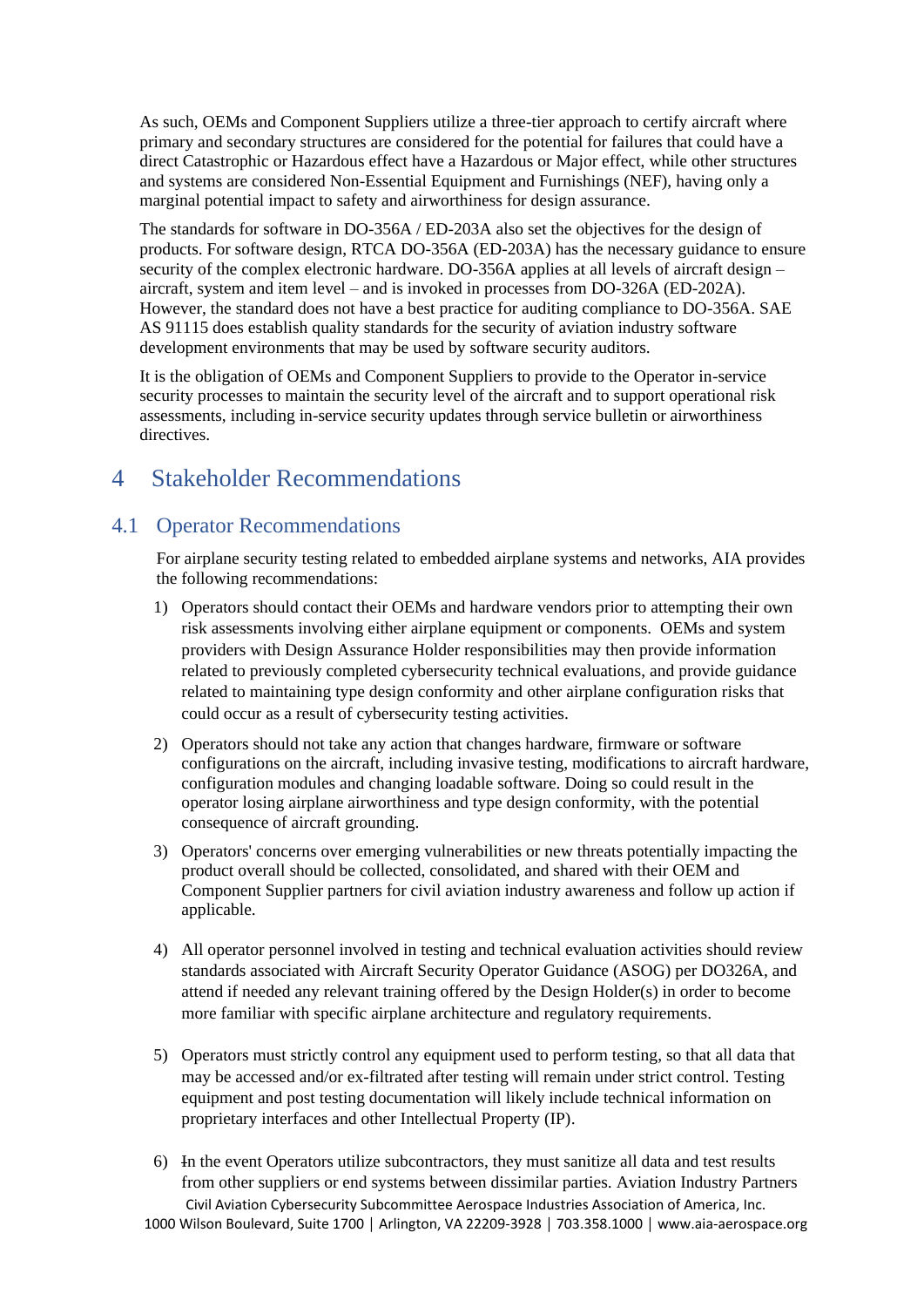must ensure that adequate non-disclosure and other information handling agreements are in place so they do not improperly distribute or store proprietary or security sensitive data resulting from testing."

7) Operators should finally ensure all test data and documentation which contains details of airplane architecture, potential security weaknesses, system configurations or security test material including Intellectual Property (IP) should be classified and treated accordingly in correspondence with all regulatory and contractual requirements.

#### <span id="page-11-0"></span>4.2 OEM and Component Supplier Recommendations

All stakeholders in the aviation eco-system are responsible for securing the systems they operate to include assurance of safety and security of sub-systems. Regardless of the capability of a supplier, aviation industry companies must verify the cyber secure state of equipment that is operated and relied upon then trust it for operations.

AIA provides the following recommendations to its OEMs and Component Suppliers:

- 1) OEMs and Suppliers should proactively work with Operators to determine scoping requirements for testing aircraft and component systems to include previous test results.
- 2) OEMs and Component Suppliers must be prepared to support Operator requests and assist in the review of their airplane testing objectives and develop and configure facilities and other means to support supplemental type certification requirements.
- 3) OEMs and Component Suppliers should be prepared to support additional Operator requests for low level risk and technical assessments needed to support airline/cargo carrier operations and information needed for their ANSP activities.
- 4) For new technologies and solutions, the OEMs should provide the option for customers (airlines) to test their respective solutions on a test bench before incorporating them into/onto the actual aircraft.
- 5) OEMs should develop a framework similar to Common Vulnerability and Exposure(s) (CVEs) used by many organizations today for enterprise level vulnerabilities, but specialized to relate more appropriately to the physical and product security protections used for aircraftspecific systems and networks. Also a Common Vulnerability Scoring System (CVSS)-like scoring system should be specific to e-Enabled Aircraft and access controls in terms of compute and help prioritize related risks.
- 6) OEMs and Component Suppliers should address any action that changes any hardware, firmware or software configurations on the aircraft has been verified for safety and airworthiness.
- 7) OEMs must ensure any actions to be taken by Operators related to verification of safety and airworthiness are adequately covered in Service Bulletins and maintenance documentation.
- 8) OEMs should ensure all appropriate legal and contractual agreements should be written to allow all stakeholders to be given access to the appropriate level of technical information. In accordance with the concept of "need to know," OEMs may also seek to limit the number of stakeholder personnel with access to sensitive cybersecurity testing information and results.
- 9) OEMs and Component Suppliers should be prepared to provide information related to similar testing, and provide guidance related to maintaining type design conformity and airplane configuration requirements that may be impacted by testing activities.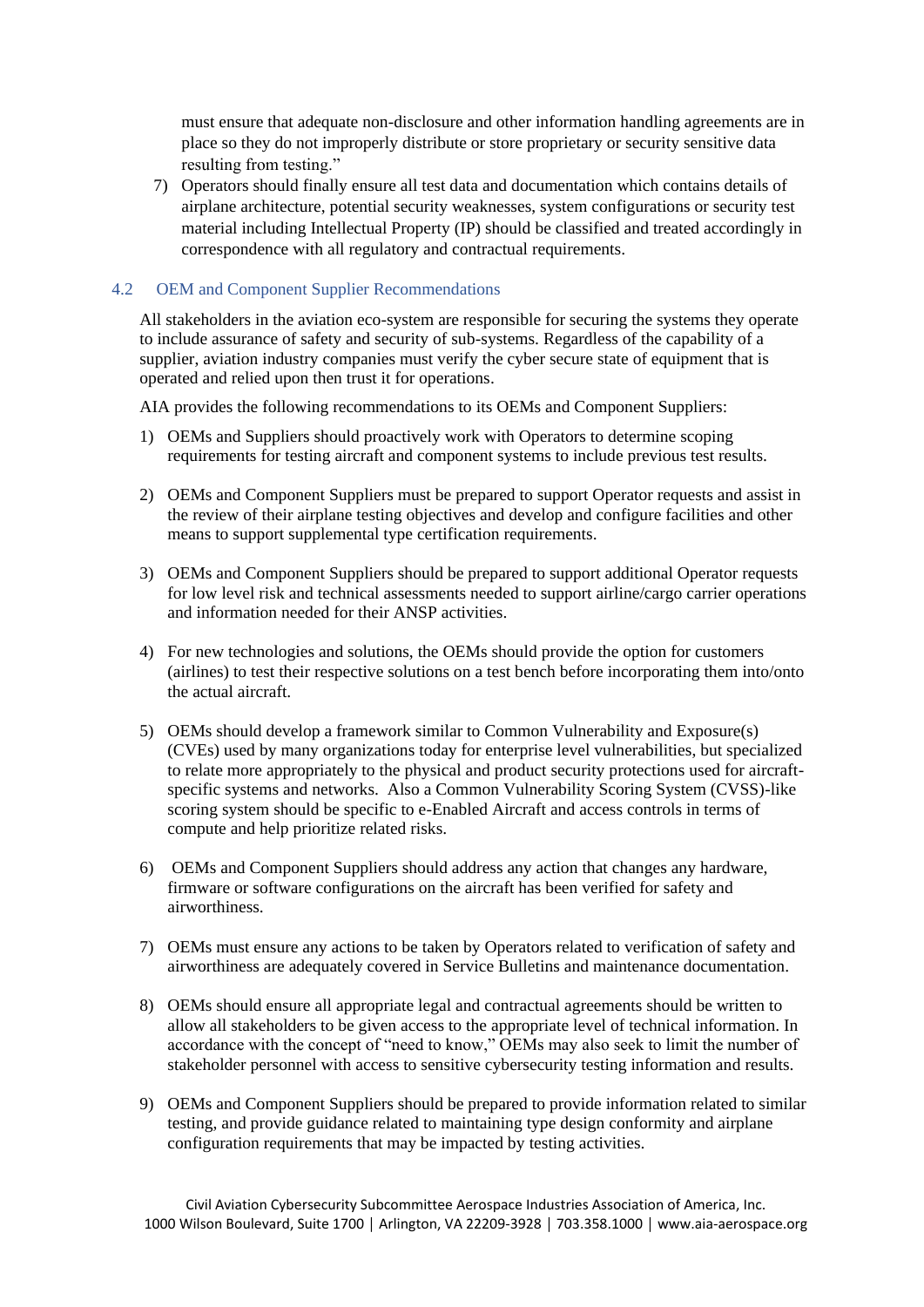10) OEMs and Component Suppliers must ensure that all test data that includes airplane architecture, potential security weaknesses, system configurations or security testing are properly classified in correspondence with all regulatory and contractual constraints.

### <span id="page-12-0"></span>4.3 Regulator Recommendations

- 1) Recommend Regulator(s) review existing regulatory requirements and guidance to specifically address cybersecurity testing in terms of industry objectives and approve processes, procedures, and restrictions.
- 2) Recommends Regulator(s) to define the process for sharing to safely and securely disclose vulnerability and threat information safely and securely among between OEMs, Operators, and per ISEM DO-392/ED-206.
- 3) Recommends Regulator(s) provide means for continuing to validate ICA compliance under D301 for cyber security evaluations and testing to be conducted as attacker capabilities evolve.
- 4) Recommend Regulator (s) work with OEMs, Operators, and Suppliers to establish processes for addressing and correcting identified cyber safety issues. (as mentioned above)

## <span id="page-12-1"></span>5 Information Protections related to Cybersecurity Testing

## <span id="page-12-2"></span>5.1 FAA and TSA Sensitive Security Information Management Requirements

Commercial Aviation (including both Airplanes and Ground Support) has a very large attack surface due to the vectors per individual organization, the need to secure the horizontal supply chain (of many suppliers to an individual organization) and the vertical supply chain (of many tiers of suppliers for a product or service). DO-326A/ED-202A, DO-355A/ED-204A, and DO-356A/ED-203A, also set industry standards for aviation parts and products to have the necessary framework so they may be appropriately secured.

Commercial Airplane platforms are therefore categorized by the U.S. government as critical transportation infrastructure, industrial controls systems, and critical manufacturing, and airplane information that, if publicly released would be detrimental to transportation security, is therefore subject to information protection requirements as "Sensitive Security Information" (SSI) as defined and regulated by the Department of Homeland Security.

AIA strongly advises anyone involved in cybersecurity testing and technical evaluations be fully informed and trained to the processes established in 49 CFR Parts 15 and 15.20 – Sensitive Security Information (SSI) for restriction of information, and if necessary for their roles, also FAA Order 1600.75 – Protecting Sensitive Unclassified Information (SUI) [Restricted Document].

AIA also acknowledges there may be other international regulatory requirements that relate to the protection of sensitive security information that must be followed if applicable to the operator(s).

## <span id="page-12-3"></span>5.2 Information Protections and Sharing Restrictions

All materials related to the testing must be properly secured and controlled, lest information relating to the test procedure itself may divulge sensitive and/or proprietary information relating to airplane configurations or give attackers a public playbook of what has been tested and where testing has not been performed and an exploitable vulnerability may be found.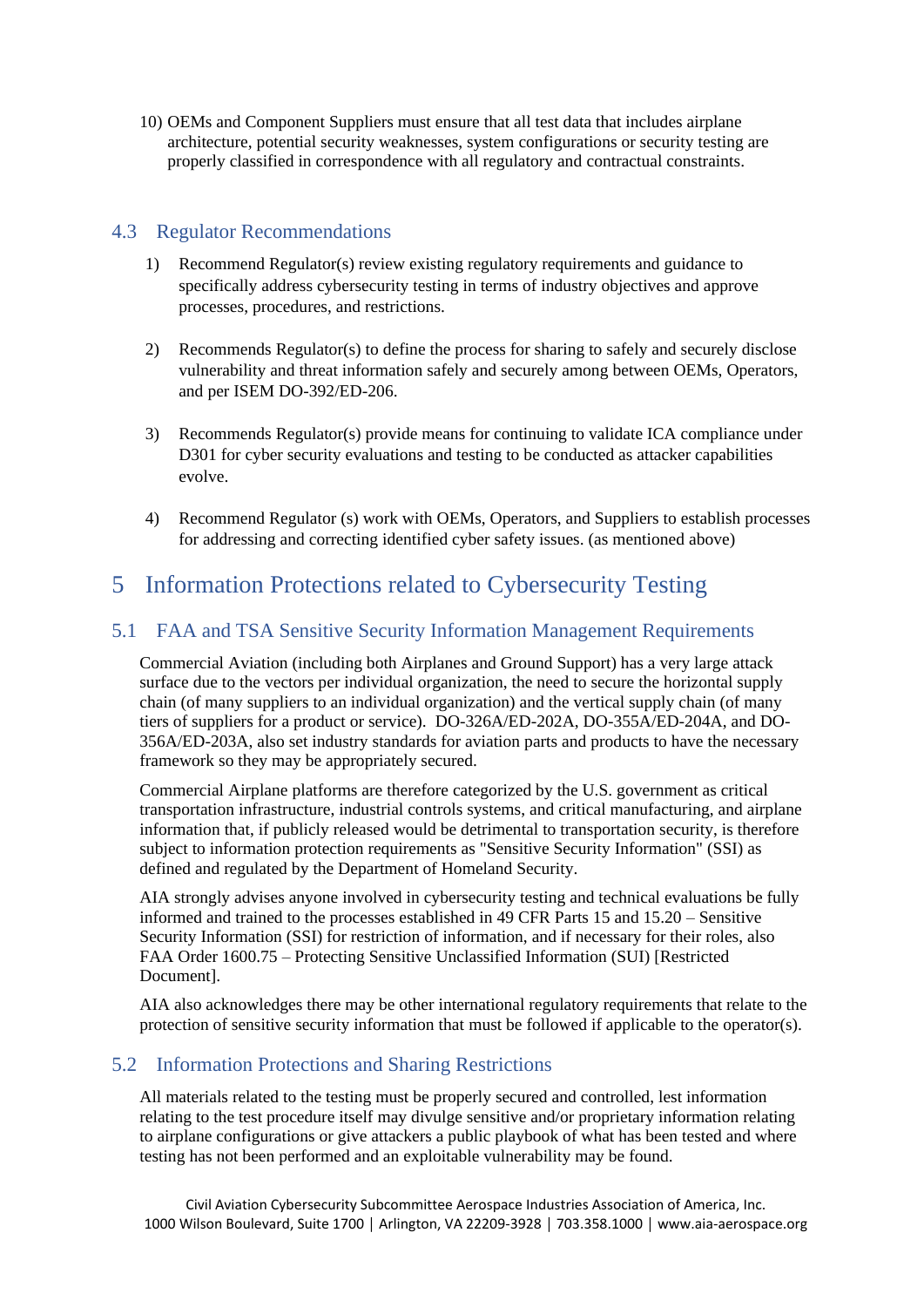AIA recommends civil aviation partners make use of Department of Homeland Security's Traffic Light Protocol (TLP) (see link: [https://www.cisa.gov/tlp\)](https://www.cisa.gov/tlp) or other information sharing agreements and/or controls as a means to ensure that cybersecurity testing sensitive information is shared only with appropriate parties associated with the testing, and protected from open distribution.

The following table describes the types of information sharing restrictions that may be established for both sources of cybersecurity testing information and recipients of that information as prescribed under the Traffic Light Protocol method.

| <b>TLP Protocol</b>                                                | When to utilize protocol                                                                                                                                                                                                                          | <b>Sharing requirements</b>                                                                                                                                                                                                                                                                                                                                          |
|--------------------------------------------------------------------|---------------------------------------------------------------------------------------------------------------------------------------------------------------------------------------------------------------------------------------------------|----------------------------------------------------------------------------------------------------------------------------------------------------------------------------------------------------------------------------------------------------------------------------------------------------------------------------------------------------------------------|
| TLP:RED<br>Not for disclosure, restricted to<br>participants only. | Sources may use TLP:RED when information<br>cannot be effectively acted upon by additional<br>parties, and could lead to impacts on a party's<br>privacy, reputation, or operations if misused.                                                   | Recipients may not share TLP:RED information with any<br>parties outside of the specific exchange, meeting, or<br>conversation in which it was originally disclosed. In the<br>context of a meeting, for example, TLP:RED information<br>is limited to those present at the meeting. In most<br>circumstances, TLP:RED should be exchanged verbally or<br>in person. |
| TLP:AMBER<br>participants' organizations.                          | Sources may use TLP: AMBER when<br>information requires support to be effectively<br>acted upon, yet carries risks to privacy,<br>Limited disclosure, restricted to reputation, or operations if shared outside of the<br>organizations involved. | Recipients may only share TLP: AMBER information with<br>members of their own organization, and with clients or<br>customers who need to know the information to protect<br>themselves or prevent further harm. Sources are at liberty<br>to specify additional intended limits of the sharing, and<br>these must be adhered to.                                     |
| <b>TLP:GREEN</b><br>the community.                                 | Sources may use TLP:GREEN when<br>information is useful for the awareness of all<br>participating organizations as well as with peers<br>Limited disclosure, restricted to within the broader community or sector.                                | Recipients may share TLP: GREEN information with peers<br>and partner organizations within their sector or<br>community, but not via publicly accessible channels.<br>Information in this category can be circulated widely<br>within a particular community. TLP:GREEN information<br>may not be released outside of the community.                                 |
| <b>TLP:WHITE</b><br>Disclosure is not limited.                     | Sources may use TLP:WHITE when<br>information carries minimal or no foreseeable<br>risk of misuse, in accordance with applicable<br>rules and procedures for public release.                                                                      | Subject to standard copyright rules, TLP: WHITE<br>information may be distributed without restriction.                                                                                                                                                                                                                                                               |

Commercial Airplane Operators and Field Service Bases are reminded per FAA Order 1600.75 Protecting Sensitive Unclassified Information (SUI), any documentation that may include sensitive data related to testing results or other technical evaluation details that result from testing, that the following language should be used in the footer of the documentation:

*"Warning; This record contains Sensitive Security Information that is controlled under 49 CFR parts 15 and 1520. No part of this record may be disclosed to persons without a "need to know", as defined in 49 CFR parts 15 and 1520, except with the written permission of the Administrator of the Transportation Security Administration or the Secretary of Transportation. Unauthorized release may result in civil penalty or other action. For U.S. government agencies, public disclosure is governed by 5 U.S.C. 552 and 49 CFR parts 15 and 1520."* 

## <span id="page-13-0"></span>6 Overarching Recommendations for Civil Aviation

In considering its position relating to cybersecurity testing, AIA remains focused on ensuring the safety and airworthiness of the civil aviation industry and the flying public remains paramount to any other concern. The overarching recommendations reflecting the AIA Cybersecurity Testing position for Civil Aviation are summarized as follows.

Before proceeding with airplane cybersecurity testing, aviation industry stakeholders should consider:

1) In lieu of direct testing of operational aircraft, aircraft manufacturers, component suppliers, and airline operators should partner on the development of methods and capabilities to support cybersecurity technical evaluations and testing to be conducted instead in properly configured laboratories or other controlled environments to reduce residual risks to operational aircraft networks and systems.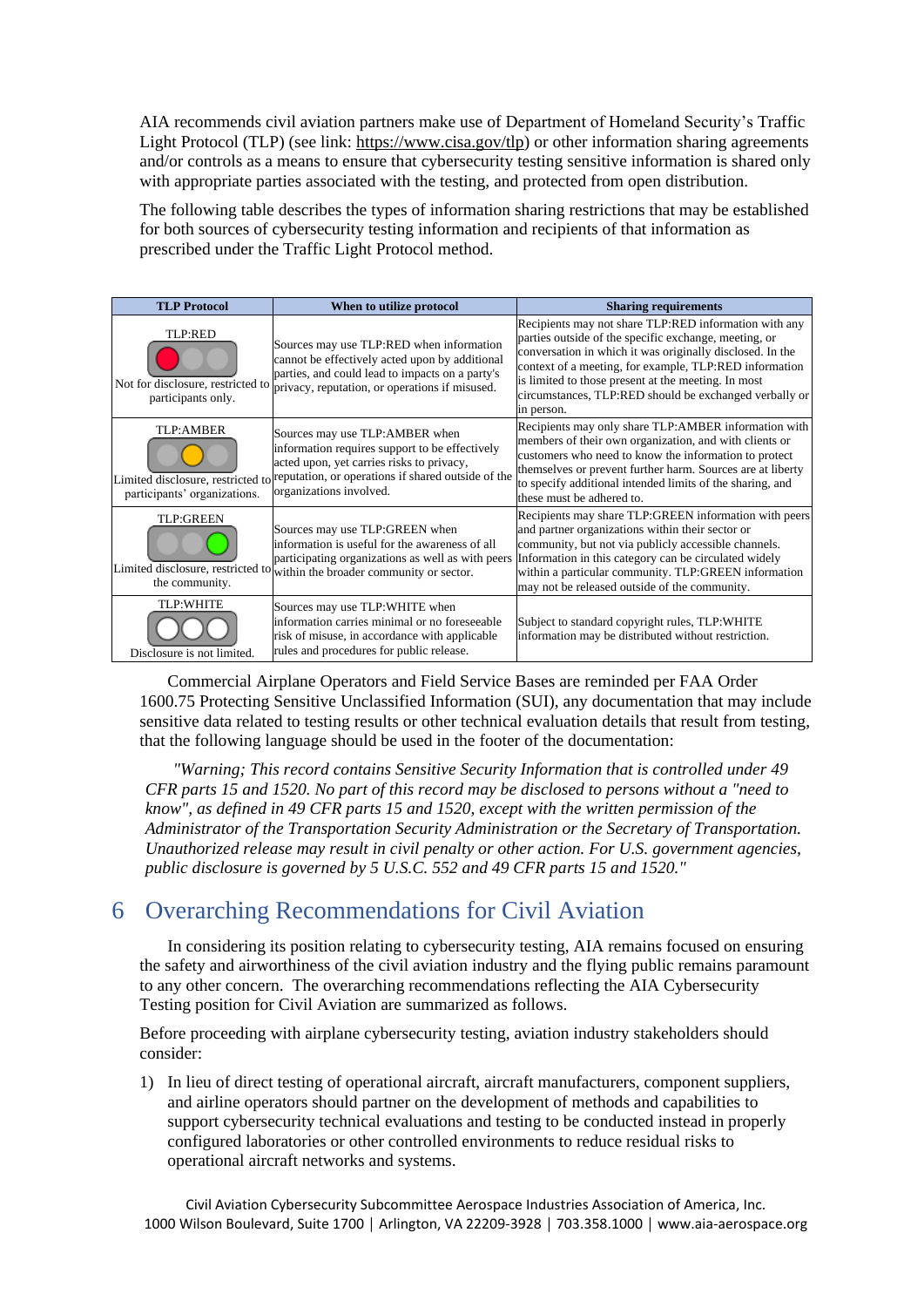- 2) Work together to clarify whether any proposed Cybersecurity Testing objectives are within valid scope for Aviation Industry OEMs and Component Suppliers (Part 21, Part 25, Part 33), or appropriately considered under Part 121 responsibilities for Operators.
- 3) Aviation industry stakeholders should consider sharing security concerns not just on an individual basis, but rather contribute to a set of commonly agreed sorting of cyber risks to be shared also with Operators, OEMs, System suppliers and Regulators, also to make better use of limited technical evaluation and testing resources.
- 4) Determine if any cybersecurity concerns in question may have already been addressed in other technical evaluation/testing activities, and to seek guidance related to maintaining type design conformity.
- 5) Ensure all applicable regulatory requirements and industry standards for cybersecurity testing are considered by all participants, especially for any testing involving aircraft overall design including complex electronic hardware.
- 6) Advocate for developing new guidance or updates to existing guidance and industry standards relating to cybersecurity technical evaluations and testing that are not covered in existing governance.
- 7) Provide means to ensure any findings and lessons learned from cybersecurity technical evaluations and testing are shared and distributed to all affected industry partners for follow on review and action.

| <b>Recommendation(s)</b>                                                                                                                                                                                                    | Organization                                                              | <b>Relevant Standards</b>     |
|-----------------------------------------------------------------------------------------------------------------------------------------------------------------------------------------------------------------------------|---------------------------------------------------------------------------|-------------------------------|
| Update AC119-1 and other FAA advisory<br>publications to specify OEM, Operator, and<br>Component Supplier responsibilities relating to<br>cybersecurity testing                                                             | FAA                                                                       | DO-355A                       |
| Determine whether proposed testing objectives<br>may be accomplished in whole or part using<br>existing laboratory equipment and networks                                                                                   | FAA, OEMs, Operators,<br>Component Suppliers                              | DO-355A                       |
| Specify suggested parameters and release<br>approval process to allow Operators to review<br>testing results and risk assessments from prior<br>aircraft cybersecurity testing conducted by OEMs<br>and Component Suppliers | FAA (with inputs from<br>OEMs, Operators, and<br>Component Suppliers)     | DO-326A, DO-355A, DO-<br>356A |
| Ensure any personnel or subcontractors involved<br>in airplane and ground testing and technical<br>evaluation activities are fully trained on airplane<br>architecture and regulatory requirements.                         | FAA, OEMs, Operators,<br>Component Suppliers                              | DO-356A, DO-355A              |
| Update security classification and handling<br>requirements for data associated with aircraft<br>cybersecurity testing.                                                                                                     | FAA, TSA (with inputs<br>from OEMs, Operators, and<br>Component Suppliers | 49 CFR Parts 15 and 1520      |

#### *Table 5 Recommendations for Participating Organizations and Relevant Standards*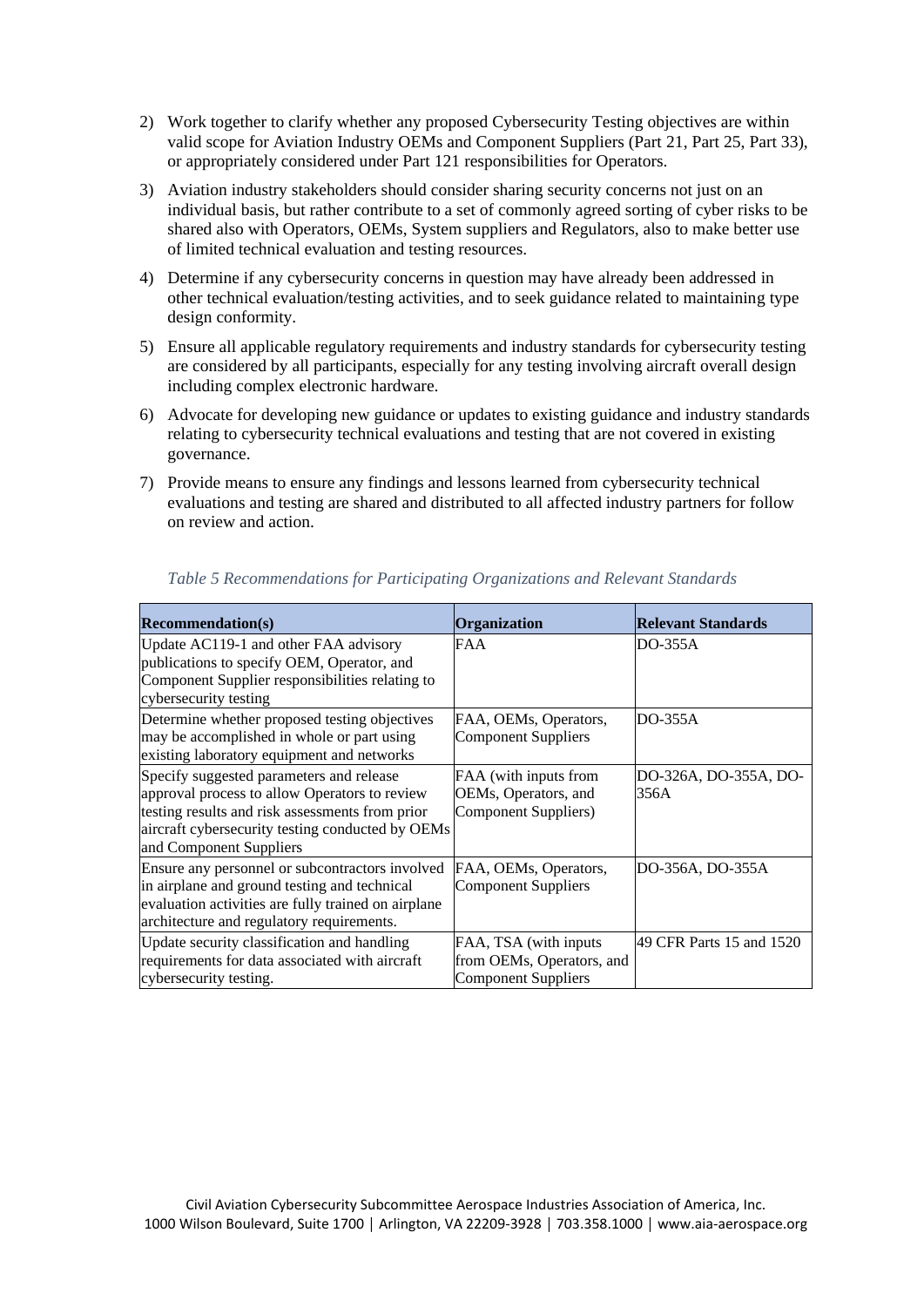# <span id="page-15-0"></span>7 Existing regulations and related standards

*Table 1 Existing civil aviation quality and safety regulations*

| <b>Source</b>                                                               | <b>Title</b>                                                                                       | <b>Subject Matter</b>                                                                                                                                                                                                                                                                                                                                                                                                        |
|-----------------------------------------------------------------------------|----------------------------------------------------------------------------------------------------|------------------------------------------------------------------------------------------------------------------------------------------------------------------------------------------------------------------------------------------------------------------------------------------------------------------------------------------------------------------------------------------------------------------------------|
| 14 CFR Part 21.137 <sup>2</sup>                                             | <b>Quality System</b>                                                                              | Provides rules to require control of<br>suppliers such that supplier-provided<br>products, articles or services conform to<br>production approval holder's<br>requirements and that there is a reporting<br>process for non-conformance.                                                                                                                                                                                     |
| 14 CFR Part 21.146 <sup>3</sup><br>14 CFR Part 21.316<br>14 CFR Part 21.616 | Responsibility of Holder                                                                           | Requires production, PMA and TSO<br>certificate holders to inform FAA of<br>delegation of authority to suppliers.                                                                                                                                                                                                                                                                                                            |
| 21.A.139 <sup>4</sup>                                                       | <b>Quality System</b>                                                                              | Provides rules to require control of<br>suppliers such that supplier-provided<br>products, articles or services conform to<br>production approval holder's<br>requirements and that there is a reporting<br>process for non-conformance.<br>Note: EASA Part 21 provides Acceptable<br>Means of Compliance and Guidance<br>Material including more detail on<br>surveillance of suppliers similar to the<br>quoted FAA orders |
| AC 43-216                                                                   | <b>Software Management</b>                                                                         | During Aircraft Maintenance Details processes to manage and secure<br>SW used in maintenance                                                                                                                                                                                                                                                                                                                                 |
| AC 119--1                                                                   | Airworthiness and<br>Operational Approval of<br><b>Aircraft Network Security</b><br>Program (ANSP) | Requires operators to validate security<br>controls to ensure safety and<br>airworthiness of aircraft remain in type<br>certified conditions.                                                                                                                                                                                                                                                                                |
| AC 20-152A / AMC 20-152A <sup>5</sup>                                       | Development Assurance for<br>Airborne Electronic<br>Hardware                                       | Requires applicants to have an Electronic<br>Component Management Plan (ECMP).<br>The plan identifies each commercial<br>hardware part and identifies multiple<br>trusted suppliers/sub-tiers for the part.<br>EIA-STD-4899 provides industry<br>standard for preparing plan.                                                                                                                                                |
| ED Decision 2020/006/R                                                      | <b>Executive Director Decision</b><br>'Aircraft Cybersecurity'                                     | EASA decision adding cybersecurity<br>requirements to all Certification<br>Specification which includes need for<br>applicants to provide evidence of                                                                                                                                                                                                                                                                        |

<sup>&</sup>lt;sup>2</sup> As current in e-CFR as of May 7, 2020 equivalent to Amendment 21-100

<sup>3</sup> Ibid.

<sup>4</sup> Ibid.

<sup>5</sup> AMC 20-152A has been issued but the equivalent AC 20-152A has not been issued yet but release is imminent in 2020. See [https://www.faa.gov/aircraft/air\\_cert/design\\_approvals/air\\_software/planned/](https://www.faa.gov/aircraft/air_cert/design_approvals/air_software/planned/)

Civil Aviation Cybersecurity Subcommittee Aerospace Industries Association of America, Inc. 1000 Wilson Boulevard, Suite 1700 │ Arlington, VA 22209-3928 │ 703.358.1000 │ www.aia-aerospace.org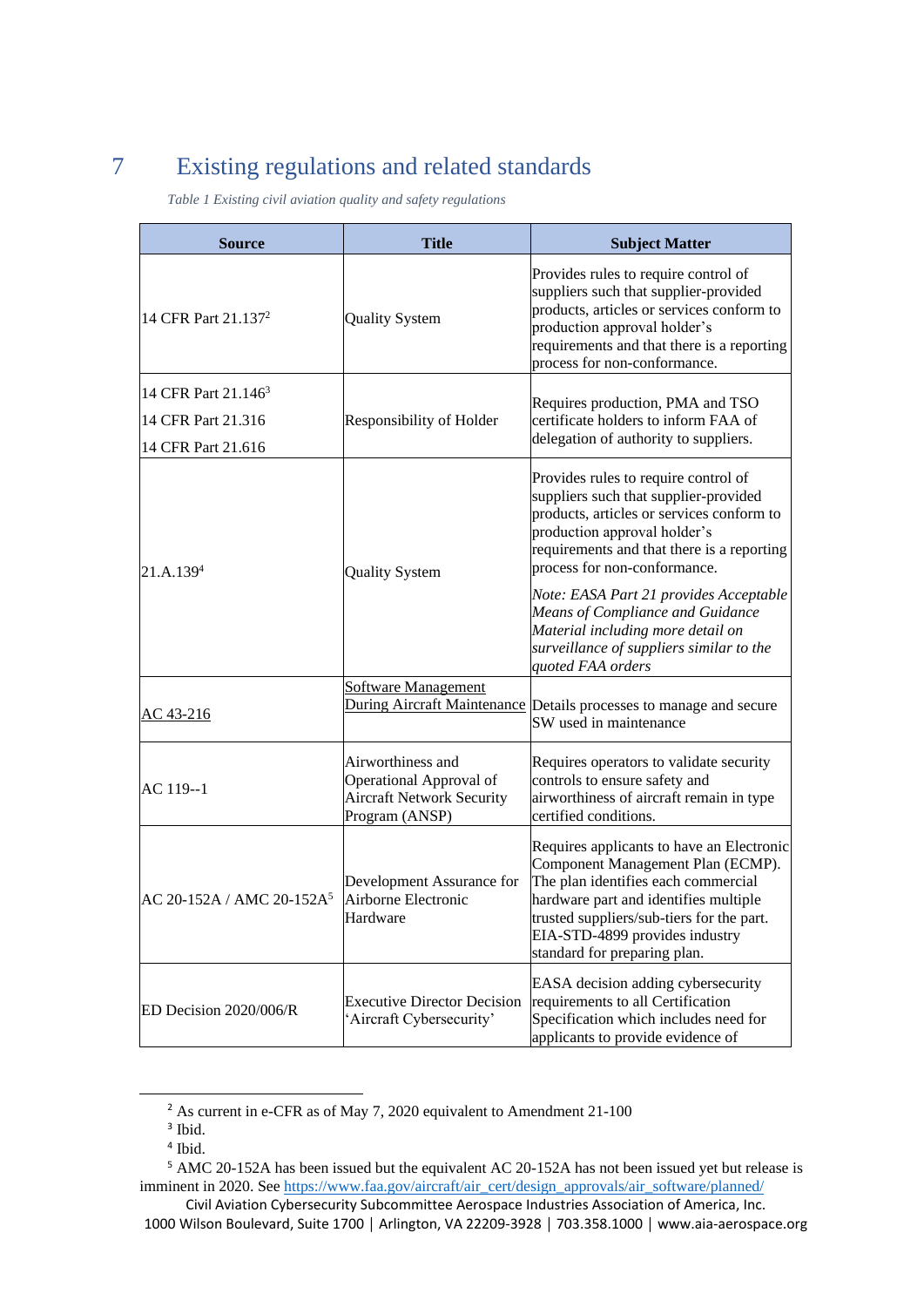|                                                                                       |                                                                                                                            | security measures and verification in<br>products                                                                                                                                                    |
|---------------------------------------------------------------------------------------|----------------------------------------------------------------------------------------------------------------------------|------------------------------------------------------------------------------------------------------------------------------------------------------------------------------------------------------|
| AMC 20-42                                                                             | <b>EASA</b> - General Acceptable<br>Means of Compliance for<br>Airworthiness of Products,<br>Parts, and Appliances         | Provides European Union Aviation<br>Safety Agency (EASA) Guidance for<br>Airworthiness Information Security Risk<br><b>Assessments</b>                                                               |
| <b>EASA</b> Certification<br>Specification CS-25, Subpart F<br>Equipment (CS 25.1319) | EASA "Easy access Rules"<br>for Large Aeroplane" (CS-<br>25), CS 25-1319 -<br>Equipment, systems and<br>network protection | Requires aeroplane equipment, systems<br>and networks be protected from<br>intentional unauthorized electronic<br>interactions that may result in adverse<br>effects to the safety of the aeroplane. |
| FAA Order 1600.75 [Note:<br><b>Restricted Controlled</b><br>Document                  | <b>Protecting Sensitive</b><br>Unclassified Information<br>(SUI)                                                           | Provides FAA guidance and<br>requirements for protecting Sensitive<br>Unclassified Information (SUI)                                                                                                 |

*Table 2 Standards supporting airplane testing requirements*

| <b>Identifier</b>                                          | <b>Title</b>                                                                                          | <b>Subject Matter</b>                                                                                                              |
|------------------------------------------------------------|-------------------------------------------------------------------------------------------------------|------------------------------------------------------------------------------------------------------------------------------------|
| AS / EN / JISQ 9100                                        | <b>Quality Management Systems -</b><br>Requirements for Aviation, Space,<br>and Defense Organizations | Provides guidance and requirements on<br>managing processes in a company and<br>ensuring quality audits of adherence to<br>process |
| <b>EUROCAE ED-12C</b><br>(equivalent to RTCA DO-<br>178C)  | Software Considerations in Airborne<br><b>Systems and Equipment</b><br>Certification                  | Provides guidance and compliance objects<br>for developing airborne software                                                       |
| <b>EUROCAE ED-80</b><br>(equivalent to DO-254)             | Design Assurance Guidance for<br><b>Airborne Electronic Hardware</b>                                  | Provides guidance and compliance<br>objectives for developing airborne<br>hardware                                                 |
| <b>EUROCAE ED-202A</b><br>(equivalent to RTCA DO-<br>326A) | <b>Airworthiness Security Process</b><br>Specification                                                | Provides guidance on secure development<br>of aircraft and aircraft systems                                                        |
| EUROCAE ED-203A<br>(equivalent to RTCA DO-<br>356A)        | Airworthiness Security Methods and<br>Considerations                                                  | Provides methods and compliance<br>objectives to securely develop aircraft and<br>aircraft systems                                 |
| RTCA DO-178C<br>(equivalent to EUROCAE<br>$ED-12C$         | Software Considerations in Airborne<br>Systems and Equipment<br>Certification                         | Provides guidance and compliance objects<br>for developing airborne software                                                       |
| RTCA DO-254<br>(equivalent to EUROCAE<br>ED-80)            | Design Assurance Guidance For<br>Airborne Electronic Hardware                                         | Provides guidance and compliance<br>objectives for developing airborne<br>hardware                                                 |
| RTCA DO-326A<br>(equivalent to EUROCAE<br>$ED-202A)$       | <b>Airworthiness Security Process</b><br>Specification                                                | Provides guidance on secure development<br>of aircraft and aircraft systems                                                        |
| RTCA DO-355A<br>(equivalent to EUROCAE<br>ED-204)          | <b>Information Security Guidance for</b><br><b>Continued Airworthiness</b>                            | Provides methods and compliance<br>objectives for information security relating<br>aircraft and ground systems                     |
| RTCA DO-356A<br>(equivalent to EUROCAE<br>$ED-203A)$       | Airworthiness Security Methods and<br>Considerations                                                  | Provides methods and compliance<br>objectives to securely develop aircraft and<br>aircraft systems                                 |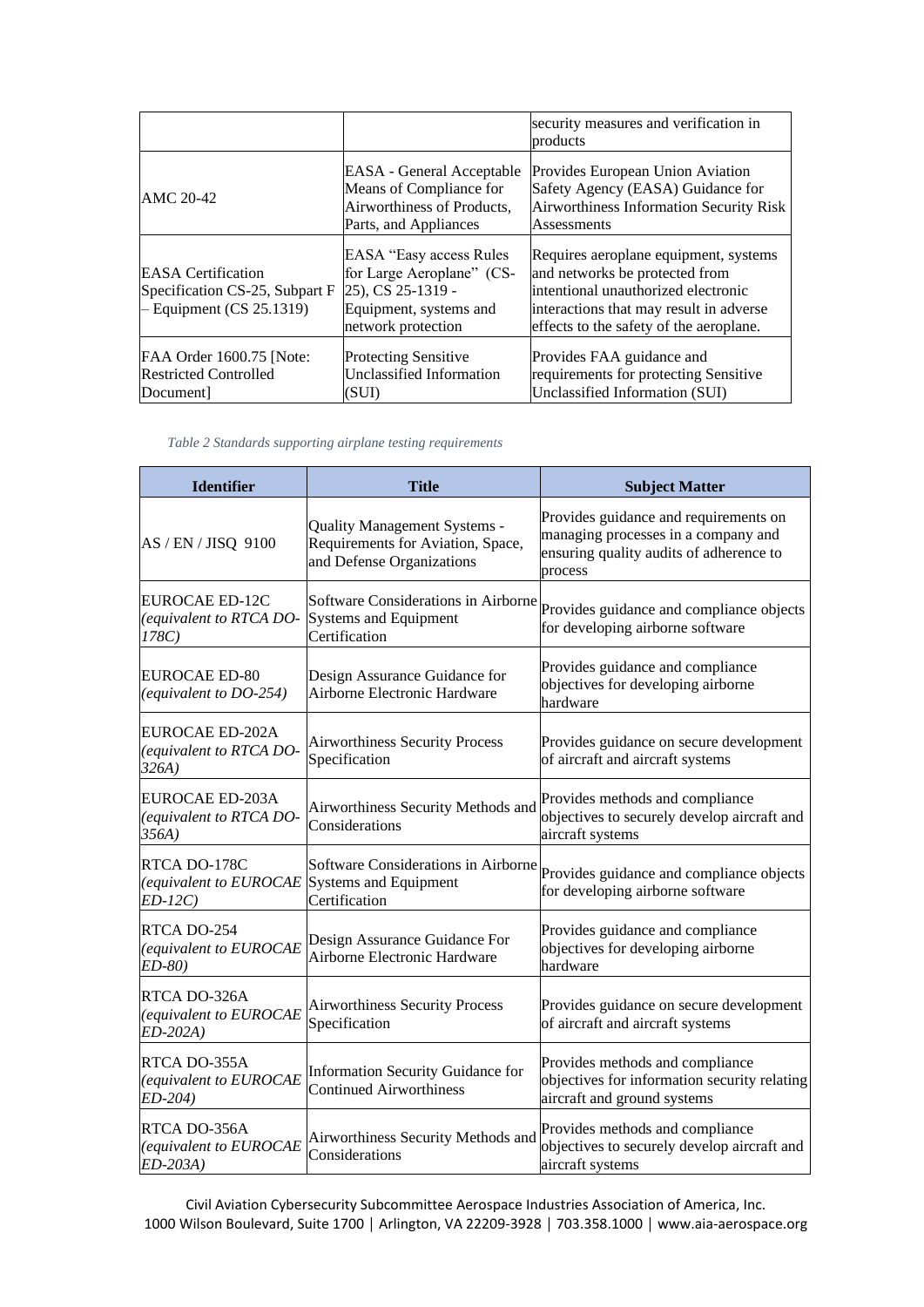# <span id="page-17-0"></span>8 Abbreviations

| AC             | <b>Advisory Circular</b>                                                                     |
|----------------|----------------------------------------------------------------------------------------------|
| AIA            | Aerospace Industries Association                                                             |
| A-ISAC         | Aviation Information Sharing and Analysis Center                                             |
| AMC            | Acceptable Means of Compliance                                                               |
| ARP            | Aerospace Recommended Practice                                                               |
| AS             | Aerospace Standard                                                                           |
| <b>ASD</b>     | AeroSpace and Defence Industries Association of Europe                                       |
| <b>CFR</b>     | Code of Federal Regulation                                                                   |
| <b>COTS</b>    | Commercial-Off-The-Shelf                                                                     |
| <b>CVE</b>     | Common Vulnerability Enumeration                                                             |
| <b>CVSS</b>    | Common Vulnerability Scoring System                                                          |
| <b>DAL</b>     | Design/Development Assurance Level                                                           |
| <b>DOC</b>     | Document                                                                                     |
| EASA           | <b>European Aviation Safety Agency</b>                                                       |
| EU             | European Union                                                                               |
|                |                                                                                              |
| <b>EUROCAE</b> | European Organisation for Civil Aviation Equipment                                           |
| <b>FAA</b>     | Federal Aviation Administration                                                              |
| GAO            | General Accounting Office (US)                                                               |
| <b>GDPR</b>    | General Data Privacy Regulation (EU)                                                         |
| HW             | Hardware                                                                                     |
| IAQG           | <b>International Aerospace Quality Group</b>                                                 |
| <b>ICAO</b>    | <b>International Civil Aviation Organisation</b>                                             |
| <b>IEC</b>     | <b>International Electrotechnical Commission</b>                                             |
| <b>IECEE</b>   | IEC System of Conformity Assessment Schemes for Electrotechnical Equipment and<br>Components |
| <b>IECQ</b>    | IEC Quality Assessment System for Electronic Components                                      |
| IFE            | In Flight Entertainment                                                                      |
| IR             | <b>Internal Report</b>                                                                       |
| IR             | <b>Industry Recommendations</b>                                                              |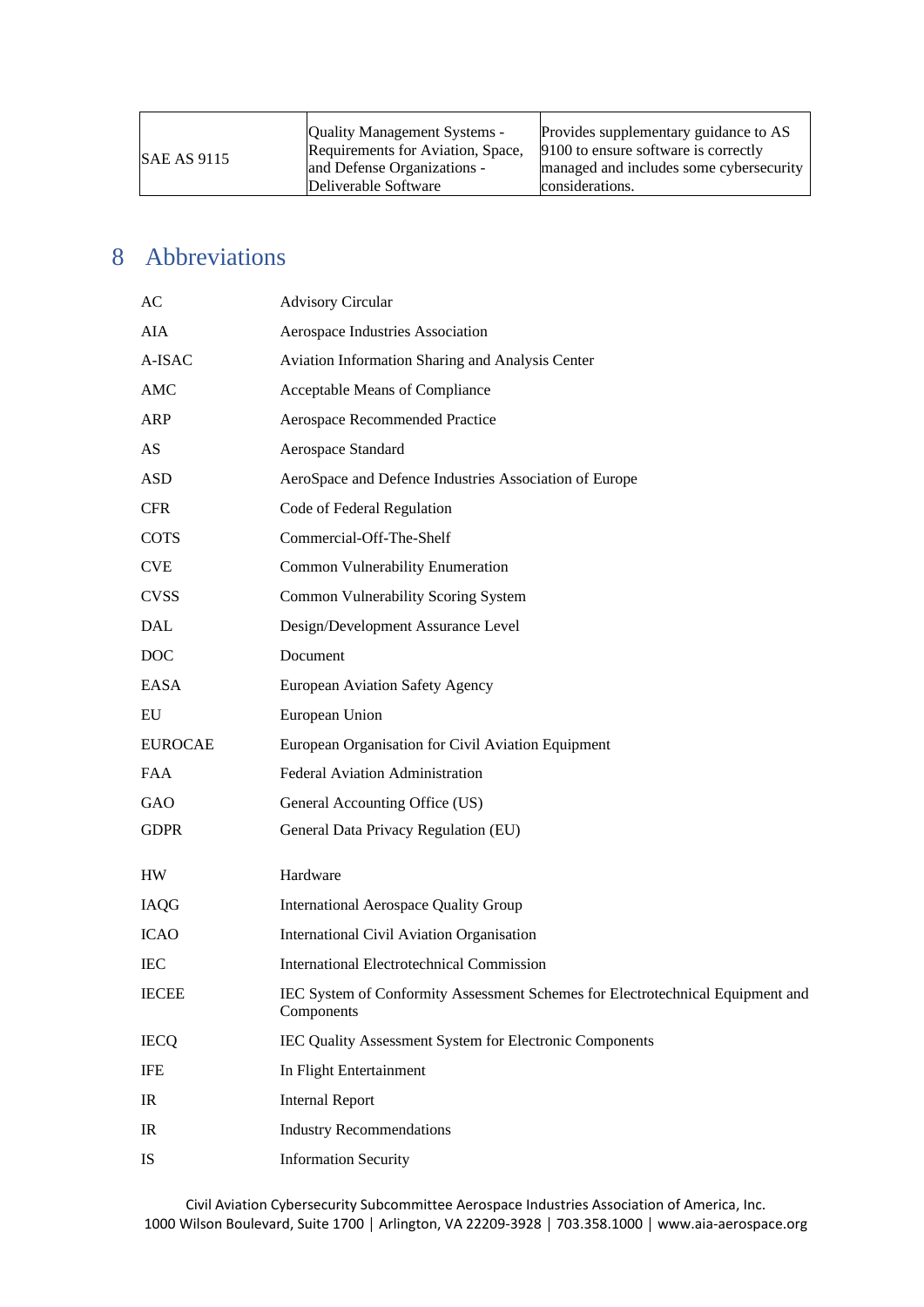| <b>ISO</b>  | International Organization for Standardization |
|-------------|------------------------------------------------|
| <b>LRU</b>  | Line Replaceable Unit                          |
| <b>MRO</b>  | Maintenance, Repair or Overhaul                |
| <b>OEM</b>  | Original Equipment Manufacturer                |
| OpSpec      | <b>Operational Specification</b>               |
| <b>RMT</b>  | <b>Rulemaking Task</b>                         |
| <b>RTCA</b> | Radio Technical Commission for Aeronautics     |
| <b>SAE</b>  | Society of Automobile Engineers                |
| SAL         | Security Assurance Level                       |
| STD         | Standard                                       |
| <b>SW</b>   | Software                                       |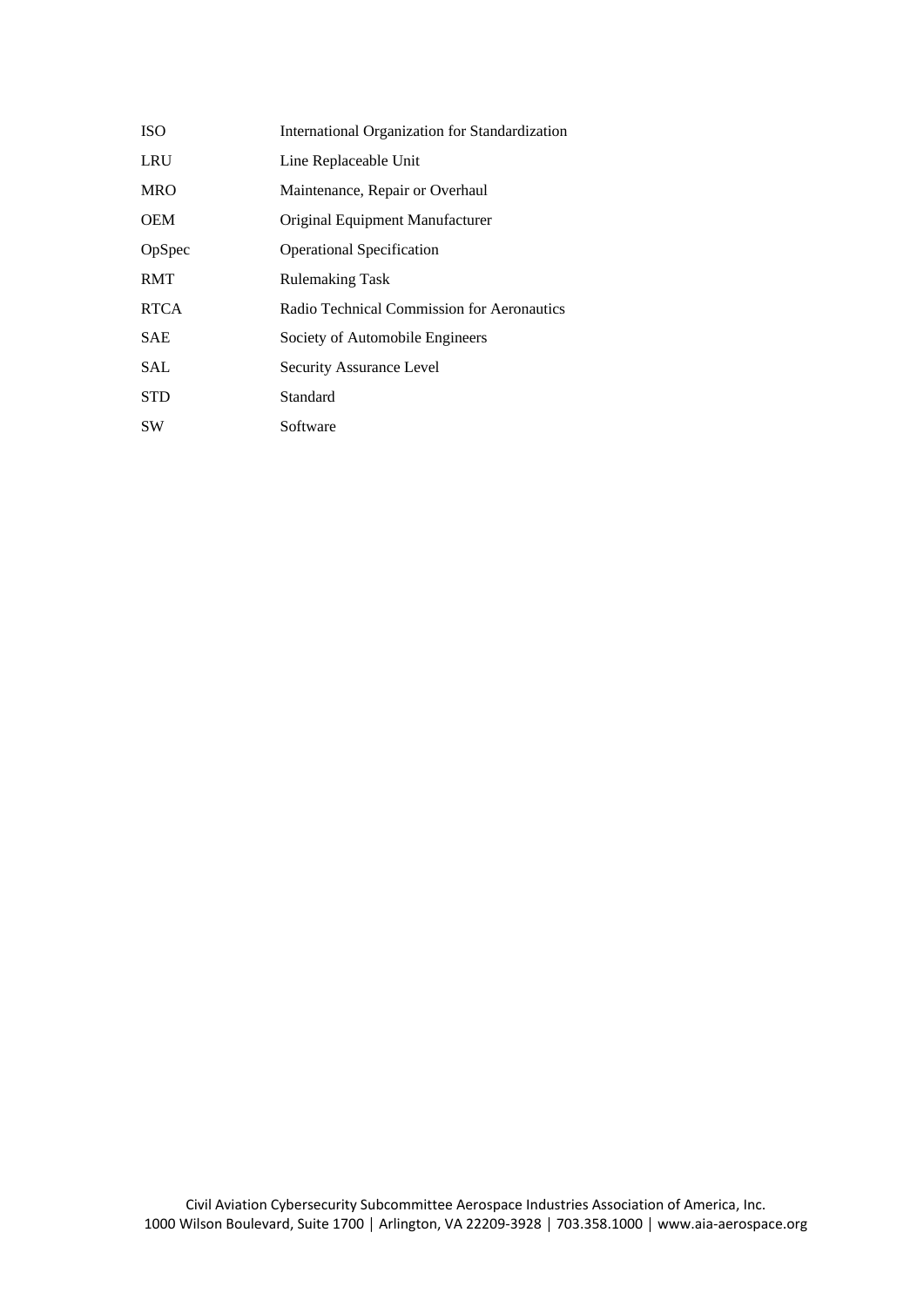# <span id="page-19-0"></span>9 List of References

The following table provides a list of all references

| <b>Reference</b>                                                 | <b>Title</b>                                                                                                                                                                                                                                                                                         |
|------------------------------------------------------------------|------------------------------------------------------------------------------------------------------------------------------------------------------------------------------------------------------------------------------------------------------------------------------------------------------|
| 14 CFR Part 21 Amendment 21-100                                  | Certification Procedures for Products and Articles<br>Title 14 of the Code of Federal Regulations (14 CFR): Regulations<br>(14 CFR) parts 121, 121/135, 125                                                                                                                                          |
| 14 CFR Part 121                                                  | Operating requirements: domestic, flag, and supplemental operations                                                                                                                                                                                                                                  |
| 14 CFR Part 125                                                  | Certification and operations: airplanes having a seating capacity of<br>20 or more passengers or a maximum payload capacity of 6,000<br>pounds or more; and rules governing persons on board such aircraft                                                                                           |
| 14 CFR Part 129                                                  | Operations: foreign air carriers and foreign operators of U.S.-<br>registered aircraft engaged in common carriage                                                                                                                                                                                    |
| 14 CFR Part 135                                                  | Operating requirements: commuter and on demand operations and<br>rules governing persons on board such aircraft                                                                                                                                                                                      |
| 49 CFR Part 15                                                   | Protection of Sensitive Security Information                                                                                                                                                                                                                                                         |
| 49 CFR Part 1520                                                 | Protection of Sensitive Security Information                                                                                                                                                                                                                                                         |
| AC 20-152A / AMC 20-152A                                         | Development Assurance for Airborne Electronic Hardware                                                                                                                                                                                                                                               |
| AC 119-1                                                         | Airworthiness and Operational Authorization of Aircraft Network<br>Security Program (ANSP)                                                                                                                                                                                                           |
| AIA Software and Dataload Cyber<br><b>Recommendations Report</b> | Civil Aviation Cybersecurity Software Distribution and Dataload<br><b>Cyber Recommendations Report</b>                                                                                                                                                                                               |
| <b>ANSOG</b>                                                     | Airplane Network Security Operator Guidance (ANSOG) for 737,<br>747, 767, 777, 787 (All Models)                                                                                                                                                                                                      |
| Commission Regulation (EU) No<br>748/2012 (EASA Part 21)         | Commission Regulation (EU) No 748/2012 of 3 August 2012 laying<br>down implementing rules for the airworthiness and environmental<br>certification of aircraft and related products, parts and appliances, as<br>well as for the certification of design and production organisations                |
| Commission Regulation (EU) No<br>679/2016 (GDPR)                 | Regulation (EU) 2016/679 of the European Parliament and of the<br>Council of 27 April 2016 on the protection of natural persons with<br>regard to the processing of personal data and on the free movement<br>of such data, and repealing Directive 95/46/EC (General Data<br>Protection Regulation) |
| CVSSv3.1                                                         | Common Vulnerability Scoring System version 3.1 Specification<br>Document                                                                                                                                                                                                                            |
| EASA NPA 2019-07                                                 | Management of Information Security Risks                                                                                                                                                                                                                                                             |
| ED Decision 2020/006/R                                           | Executive Director Decision 'Aircraft Cybersecurity'                                                                                                                                                                                                                                                 |
| EUROCAE ED-12B (equivalent to<br>RTCA DO-178B)                   | Software Considerations in Airborne Systems and Equipment<br>Certification                                                                                                                                                                                                                           |
| EUROCAE ED-12C (equivalent to<br>RTCA DO-178C)                   | Software Considerations in Airborne Systems and Equipment<br>Certification                                                                                                                                                                                                                           |
| EUROCAE ED-202A (equivalent to<br>RTCA DO-326A)                  | Airworthiness Security Process Specification                                                                                                                                                                                                                                                         |